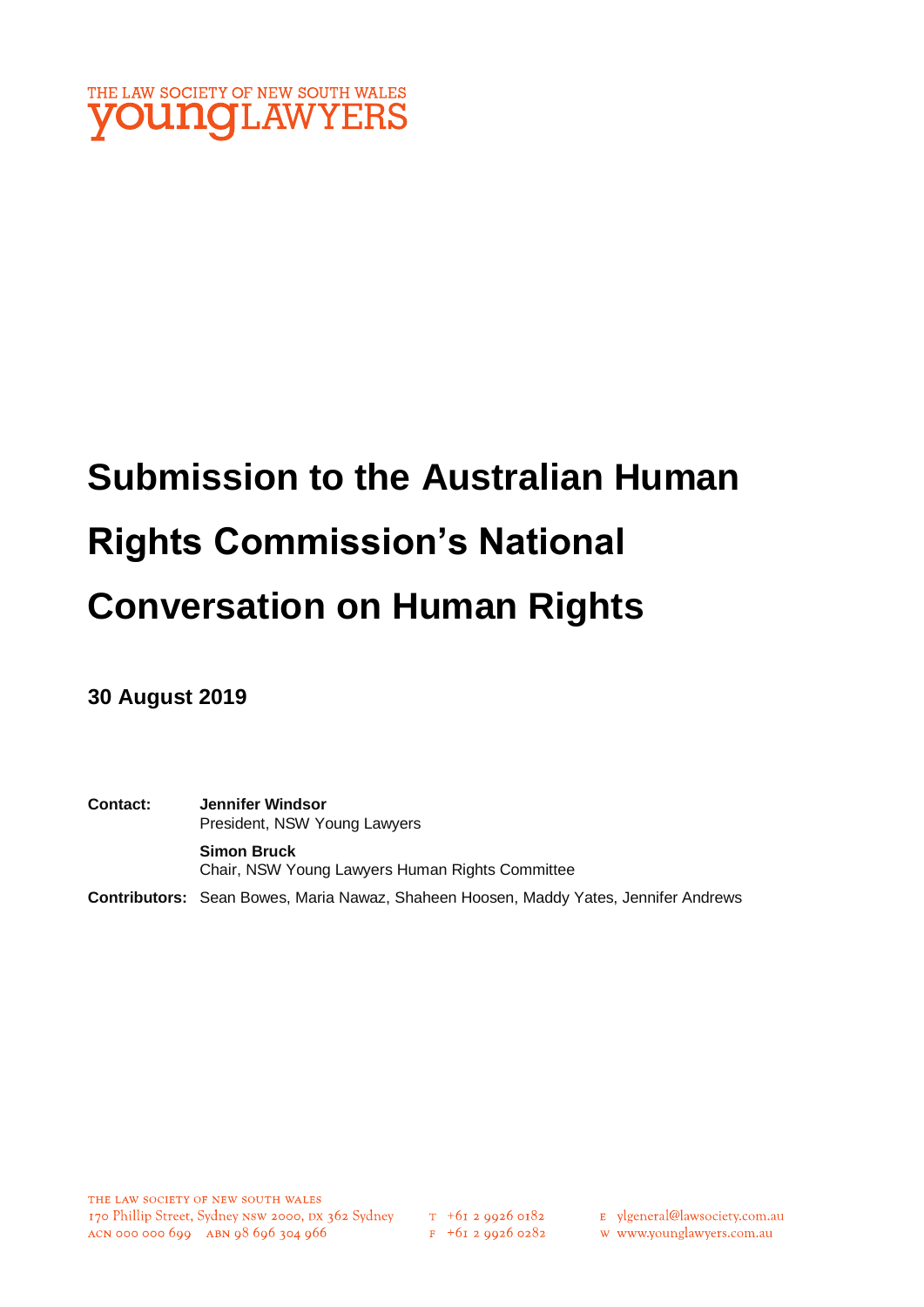### THE LAW SOCIETY OF NEW SOUTH WALES **DUNOLAWYERS**

The NSW Young Lawyers Human Rights Committee welcomes the opportunity to make a submission to the Australian Human Rights Commission's National Conversation on Human Rights ("**the Conversation**").

# **NSW Young Lawyers**

NSW Young Lawyers is a division of The Law Society of New South Wales. NSW Young Lawyers supports practitioners in their professional and career development in numerous ways, including by encouraging active participation in its 15 separate committees, each dedicated to particular areas of practice. Membership is automatic for all NSW lawyers (solicitors and barristers) under 36 years and/or in their first five years of practice, as well as law students. NSW Young Lawyers currently has over 15,000 members.

# **The Human Rights Committee**

The Human Rights Committee ("**the Committee"**) comprises a group of over 1,200 members interested in human rights law, drawn from lawyers working in academia, for government, private and the NGO sectors and other areas of practice that intersect with human rights law, as well as barristers and law students. The objectives of the Committee are to raise awareness about human rights issues and provide education to the legal profession and wider community about human rights and their application under both domestic and international law. Members of the Committee share a commitment to effectively promoting and protecting human rights and to examining legal avenues for doing so. The Committee takes a keen interest in providing comment and feedback on legal and policy issues that relate to human rights law and its development and support.

# **Scope of Submission**

This submission addresses the following questions from the Issues Paper:

- Question 1: What human rights matter to you?
- Question 2: How should human rights be protected in Australia?
- Question 4: How should the government address the situation where there is a conflict between different people's rights?
- Question 5: What should happen if someone's rights are not respected?
- Question 6: What can the community do to protect human rights? How can the government support this?
- Question 7: How should individuals, business, community organisations and others be encouraged and supported to meet their responsibility to respect human rights?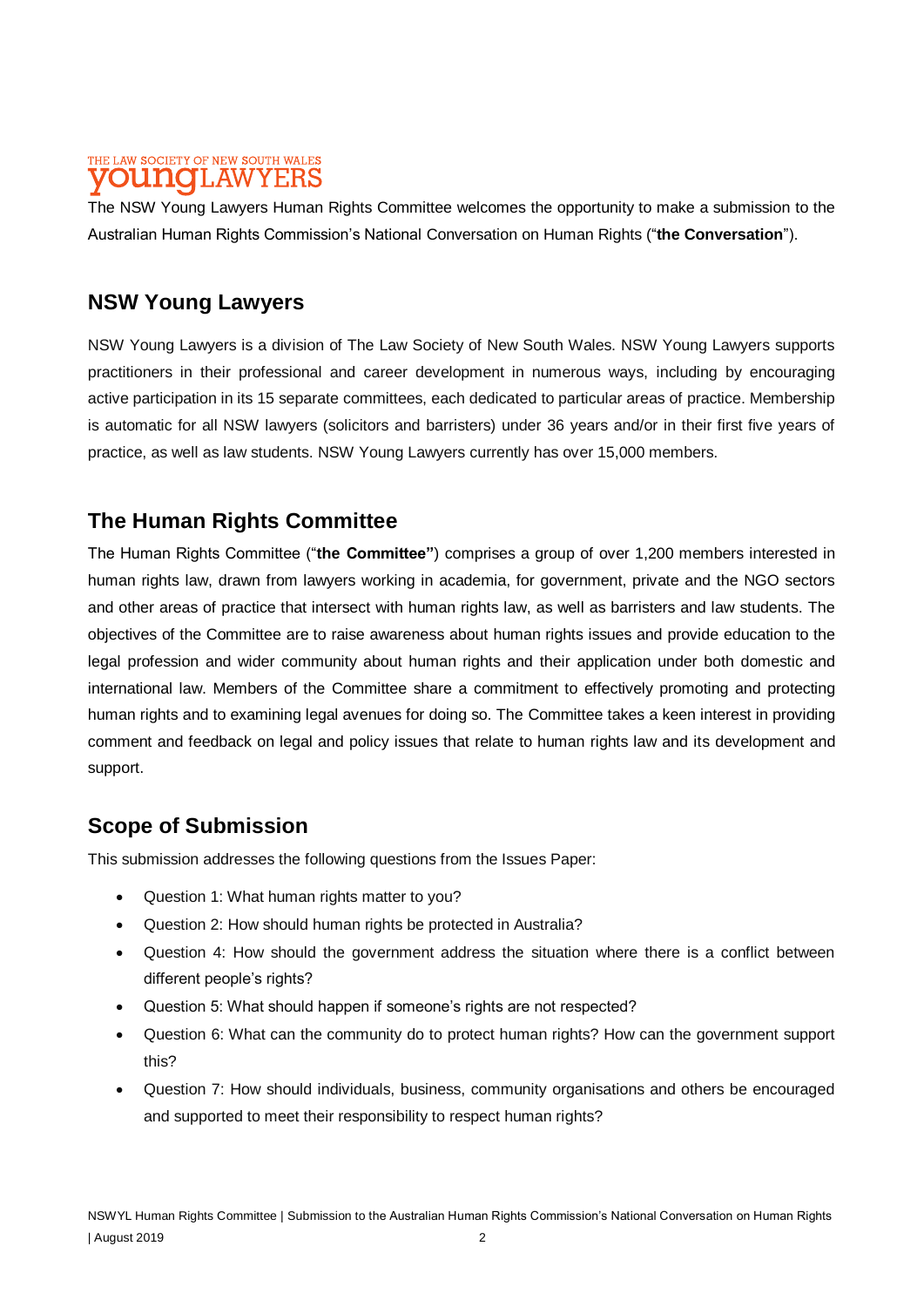#### THE LAW SOCIETY OF NEW SOUTH WALES **OUNOLAWYERS**

- Question 8: What should the Australian Human Rights Commission and the government do to educate people about human rights?
- Question 9: What actions are needed to ensure that the government meets it obligation to fulfil human rights – for example, in addressing longstanding inequalities in the community?
- Question 10: How should we measure progress in protecting and fulfilling human rights?

# **Summary of Recommendations**

In summary, the Committee makes the following recommendations:

- 1. Recommendation 1: The Australian Human Rights Commission ("**AHRC**") should adopt as a guiding principle of the Conversation that all human rights are important and must be protected by law;
- 2. Recommendation 2: The federal Parliament should enact a national Human Rights Act;
- 3. Recommendation 3: A national Human Rights Act should include, at a minimum, the civil, political, economic, social and cultural rights in the *International Covenant on Civil and Political Rights* and the *International Covenant on Economic, Social and Cultural Rights*;
- 4. Recommendation 4: A national Human Rights Act should include a provision for the concurrent operation of State and Territory human rights legislation;
- 5. Recommendation 5: The AHRC should be given a mandate to develop policies on competing human rights claims, including a set of key guiding principles;
- 6. Recommendation 6: While Australia's human rights framework is evolving, Australia should look to other jurisdictions for guidance on how to resolve competing human rights claims;
- 7. Recommendation 7: An Australian Human Rights Act should include statutory limitations and defences to certain rights claims similar to section 7 of the *Charter of Human Rights and Responsibilities Act 2006* (Vic) ("*Victorian Charter*"), section 13 of the *Human Rights Act 2019* (Qld) ("*Queensland Act*") and section 28 of the *Human Rights Act 2004* (ACT) ("*ACT Act*");
- 8. Recommendation 8: The AHRC should seek the input of community organisations in developing a competing rights policy;
- 9. Recommendation 9: The AHRC should be empowered to investigate breaches of anti-discrimination law on its own motion and commence court proceedings without an individual complaint;
- 10. Recommendation 10: The Commonwealth Government should implement the Productivity Commission's recommendation to provide an additional \$120 million each year to the legal assistance sector;
- 11. Recommendation 11: Australian governments should end prohibitions on community organisations using government funding to engage in public campaigns;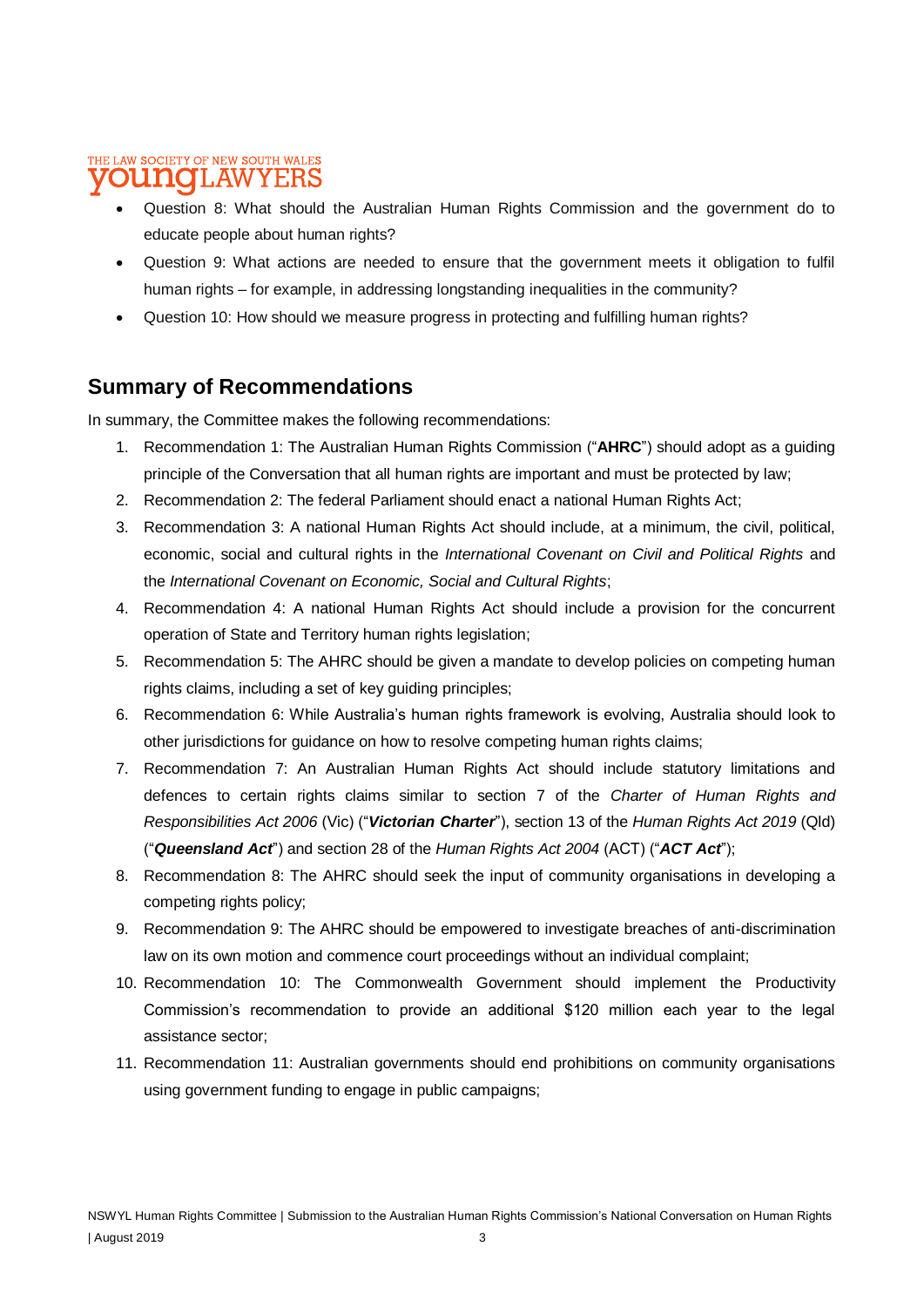#### THE LAW SOCIETY OF NEW SOUTH WALES T.AW

- 12. Recommendation 12: Australian governments should integrate a greater understanding of the international and Australian human rights systems into school curriculums through primary and secondary education;
- 13. Recommendation 13: The AHRC should develop educational programs targeted at school students and the general community, and these should be made available in community languages;
- 14. Recommendation 14: The Commonwealth Government should reverse the planned funding cuts of \$300,000 to the AHRC and restore the \$4.9 million that has been cut from the AHRC since 2014; and
- 15. Recommendation 15: The Commonwealth Government should expand current mandatory workplace reporting requirements to require Australian employers to report on equality indicators in relation to all protected attributes under Commonwealth anti-discrimination legislation.

# **What human rights matter to you?**

The Committee recognises the fundamental principle that human rights are indivisible. This principle is expressed in the *Vienna Declaration and Programme of Action* ("*Vienna Declaration*"), which was adopted unanimously by 171 States at the World Conference on Human Rights on 25 June 1993<sup>1</sup> and adopted by the United Nations General Assembly ("**UNGA**") on 20 December 1993.<sup>2</sup> The *Vienna Declaration* states:

"All human rights are universal, indivisible and interdependent and interrelated. The international community must treat human rights globally in a fair and equal manner, on the same footing and with the same emphasis. While the significance of national and religious particularities and various historical, cultural and religious backgrounds must be borne in mind, it is the duty of States, regardless of their political, economic and cultural systems, to promote and protect all human rights and fundamental freedoms."<sup>3</sup>

The UNGA has further recognised that civil and political rights depend upon economic, social and cultural rights:

"Since human rights and fundamental freedoms are indivisible, the full realisation of civil and political rights without the enjoyment of economic, social and cultural rights is impossible."<sup>4</sup>

<sup>2</sup> United Nations General Assembly, "World Conference on Human Rights" (Document Number

<sup>1</sup> United Nations Office of the High Commissioner of Human Rights, "World Conference on Human Rights, 14-25 June 1993,Vienna, Australia" <https://www.ohchr.org/en/aboutus/pages/viennawc.aspx>.

A/Res/48/121, 14 February 1994) <https://www.un.org/en/ga/search/view\_doc.asp?symbol=A/RES/48/121>. <sup>3</sup> *Vienna Declaration* [5].

<sup>4</sup> United Nations General Assembly, "International Conference on Human Rights" (Resolution 2442 (XXIII), 19 December 1968) <https://documents-dds-

ny.un.org/doc/RESOLUTION/GEN/NR0/244/02/IMG/NR024402.pdf?OpenElement>, citing United Nations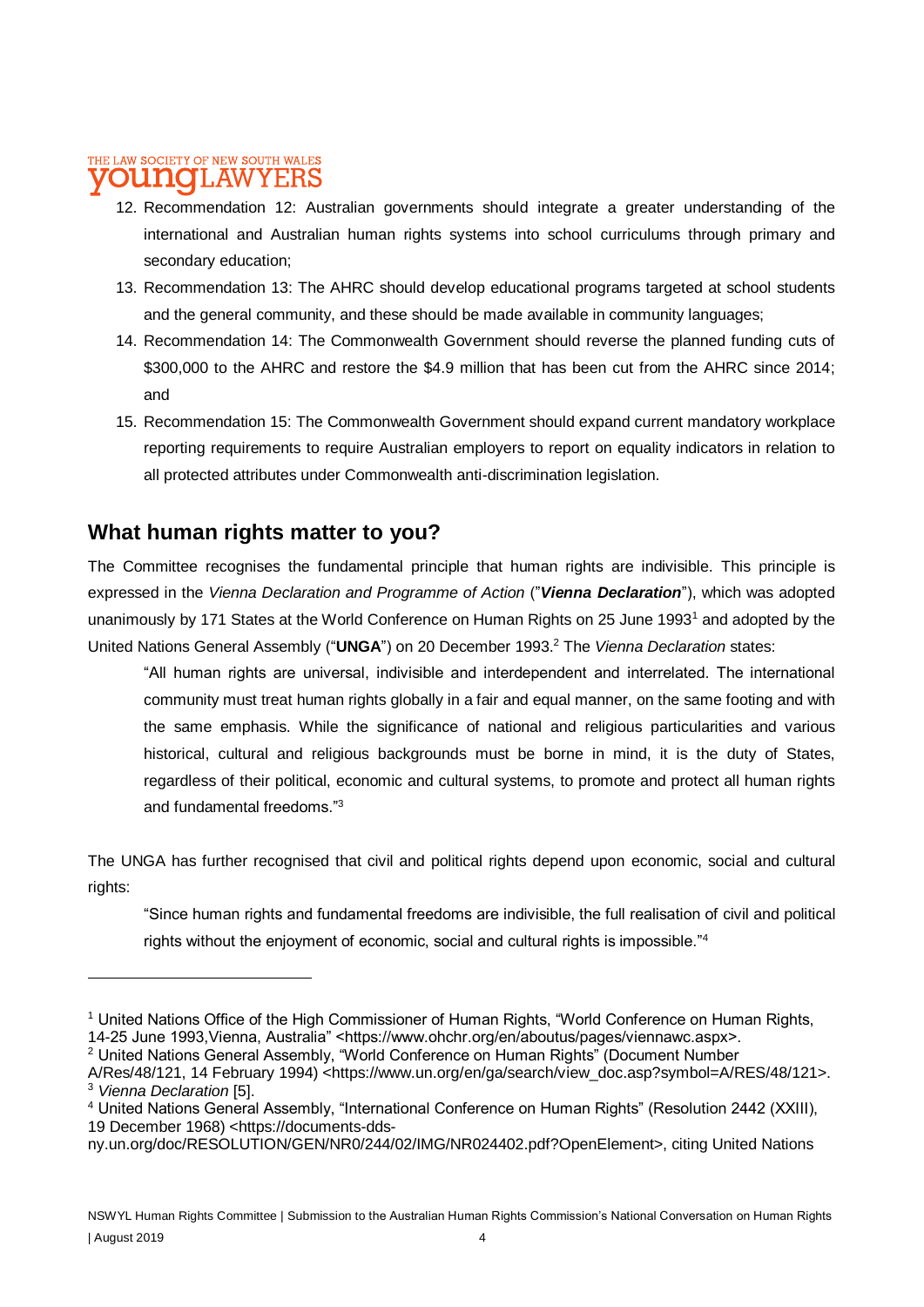#### THE LAW SOCIETY OF NEW SOUTH WALES [LAW DUINO

There is increasing recognition of the human right to a healthy environment. Australia is one of only 15 States in the world that do not recognise such a right at the federal level.<sup>5</sup> In the case of the Gabčíkovo-*Nagymaros Project*, then Vice-President of the International Court of Justice ("**ICJ**") Judge Christopher Weeramantry explained:

"The protection of the environment is a vital part of contemporary human rights doctrine, for it is a *sine qua non* for numerous human rights such as the right to health and the right to life itself. It is scarcely necessary to elaborate on this as damage to the environment can impair and undermine all the human rights spoken of in the Universal Declaration [of Human Rights] and other human rights instruments." 6

In light of the above, the HRC considers the human right to a healthy environment indivisible from civil, political, economic, social and cultural rights.

Australia is a party to numerous human rights treaties, including the following 7 core international human rights treaties:

- *International Covenant on Civil and Political Rights* ("*ICCPR*");
- *International Covenant on Economic, Social and Cultural Rights ("ICESCR")*;
- *International Convention on the Elimination of All Forms of Racial Discrimination* ("*CERD*");
- *Convention on the Elimination of All Forms of Discrimination against Women* ("*CEDAW*");
- *Convention against Torture and Other Cruel, Inhuman or Degrading Treatment of Punishment*  ("*CAT*");
- *Convention on the Rights of the Child* ("*CROC*");

 $\overline{a}$ 

• *Convention on the Rights of Persons with Disabilities* ("*CRPD*").

The above human rights treaties repeatedly reaffirm the indivisibility of human rights. For example, the preamble to the *ICCPR* states that "the ideal of free human beings enjoying civil and political freedom and freedom from fear and want can only be achieved if conditions are created where by everyone may enjoy his civil and political rights, as well as his economic, social and cultural rights". The preamble to the *ICESCR* contains an equivalent statement.

International Conference on Human Rights, "Final Act of the International Conference on Human Rights" (1968) 4 [13] <http://legal.un.org/avl/pdf/ha/fatchr/Final\_Act\_of\_TehranConf.pdf>.

<sup>5</sup> Meg Good, "Should Australia recognize the human right to a healthy environment?", *The Conversation* (22 February 2018) <https://theconversation.com/should-australia-recognise-the-human-right-to-a-healthyenvironment-92104>.

<sup>6</sup> *Gabčíkovo-Nagymaros Project (Hungary v Slovakia) (Separate Opinion of Vice-President Weeramantry)*  ICJ Rep 88, 91-2 <https://www.icj-cij.org/files/case-related/92/092-19970925-JUD-01-03-EN.pdf>.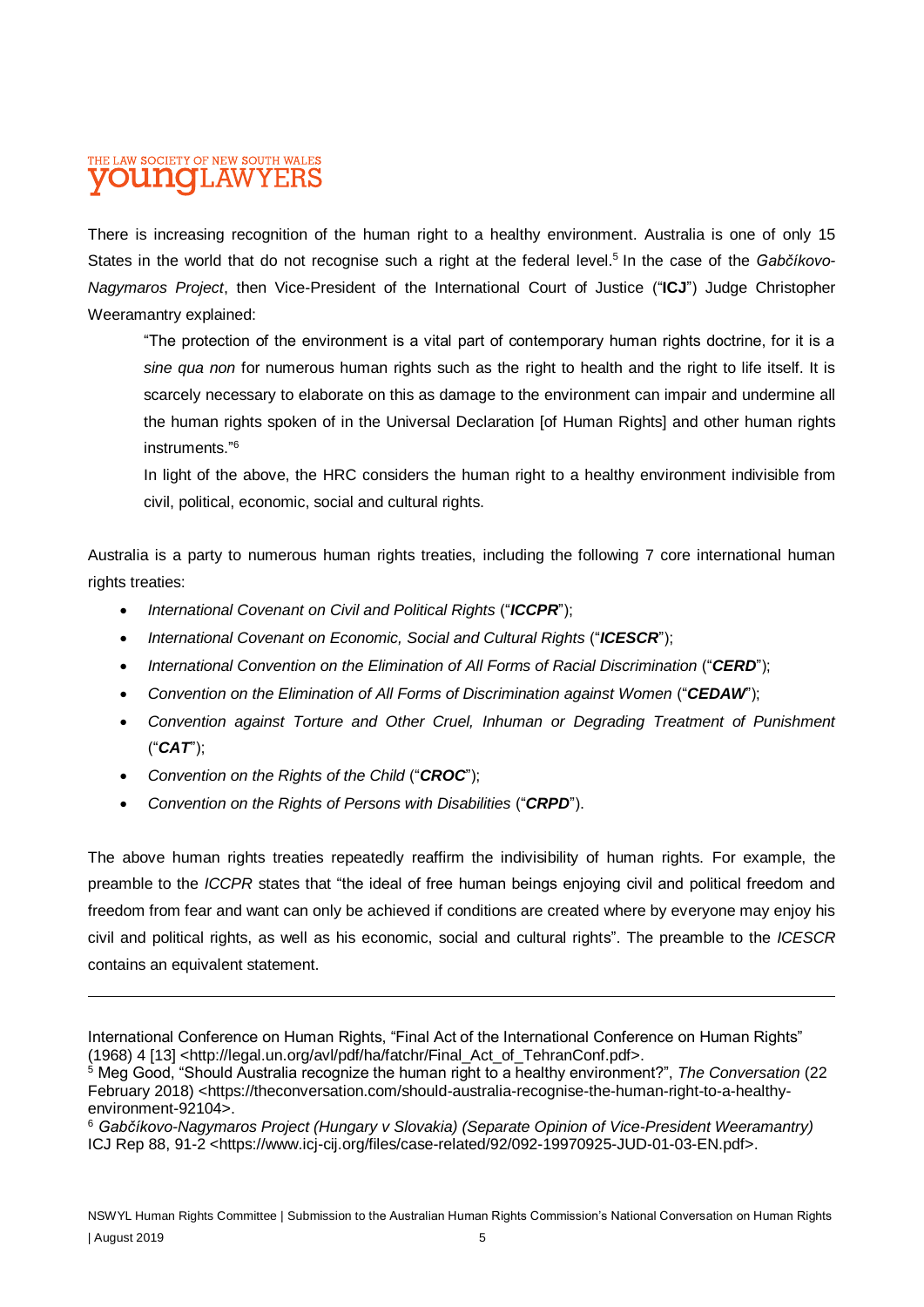#### THE LAW SOCIETY OF NEW SOUTH WALES **ILAW** DIJTIC

In light of the indivisibility of rights, the Committee emphasises that all human rights are important. We caution against any attempt to treat particular rights as more important than others. The Committee therefore recommends that the AHRC adopt as a guiding principle of the Conversation that all human rights are important and must be protected by law.

**Recommendation 1: The AHRC should adopt as a guiding principle of the Conversation that all human rights are important and must be protected by law.**

# **How should human rights be protected in Australia?**

The Committee supports the AHRC's recommendation for a Human Rights Act for Australia.<sup>7</sup> We consider that a federal Human Rights Act would encompass and unify human rights protections in Australia at a national level as well as "help to build a culture that respects the human rights of all people in Australia".<sup>8</sup>

### **Current Human Rights Protections in Australia**

Human rights are inadequately protected under Australia's current legal framework, which is composed of the *Australian Constitution*, common law principles, anti-discrimination legislation and State and Territory human rights legislation. We outline current human rights protections and their limitations below.

### *The Australian Constitution*

The *Australian Constitution* contains express protections for the following rights:<sup>9</sup>

- The right to trial by jury on indictable Commonwealth offences;<sup>10</sup>
- Freedom of trade, commerce and intercourse within the Commonwealth;<sup>11</sup>
- Freedom of religion; and<sup>12</sup>
- The right not to be subject to discrimination on the basis of the State in which one lives.<sup>13</sup>

<sup>7</sup> Australian Human Rights Commission, *Submission to the National Human Rights Consultation* (June 2009).

<sup>8</sup> Ibid 38 [227].

<sup>9</sup> Australian Law Reform Commission, *Traditional Rights and Freedoms: Encroachments by Commonwealth Laws* (Final Report No 129, December 2015) 32 [2.11].

<sup>10</sup> *Australian Constitution* s 80.

<sup>11</sup> *Australian Constitution* s 92

<sup>12</sup> *Australian Constitution* s 116.

<sup>13</sup> *Australian Constitution* s 117.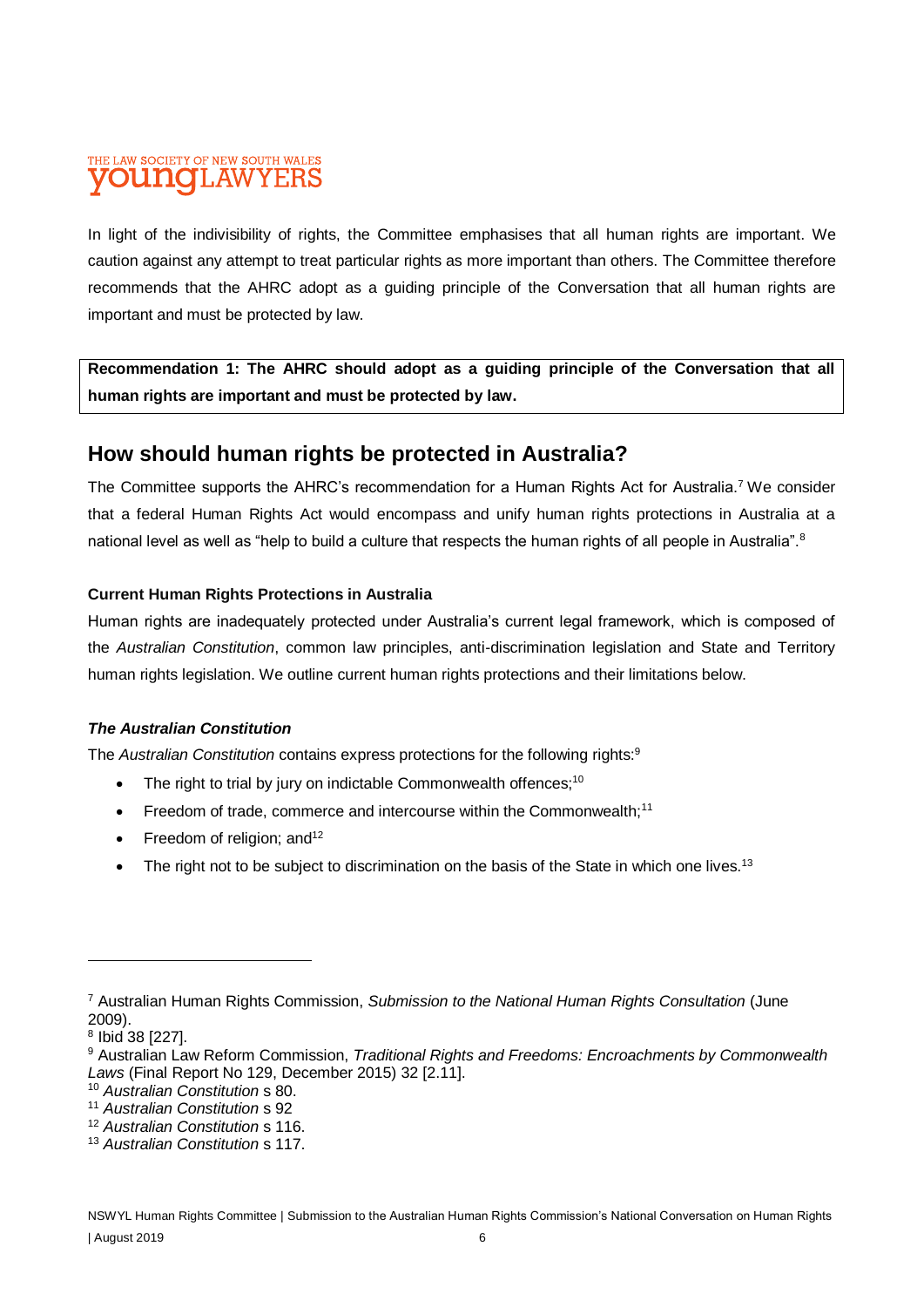### THE LAW SOCIETY OF NEW SOUTH WALES **OUITIO I.AWYEI**

The High Court has also recognised that the *Australian Constitution* contains implied rights and freedoms, such as freedom of political<sup>14</sup> communication and the right to vote.<sup>15</sup> However, the Australian Law Reform Commission recognises that "[t]he *Constitution* does not directly and entirely protect many of [these] rights, freedoms and privileges".<sup>16</sup> Constitutional law expert George Williams asserts that, while some rights are "given a broad operation by the High Court … the few civil and political rights in the Constitution have, due to a combination of narrow drafting and constrained interpretation by the High Court, had little (if any) effect".<sup>17</sup> Professor Jeffrey Goldsworthy provides a historical explanation for the limited rights protections in the *Australian Constitution*:

"With a few exceptions, our framers relied on other mechanisms for protecting rights, including constitutional conventions; the common law; presumptions of statutory interpretation; and community attitudes, of tolerance and respect for rights, expressed through the ballot box."<sup>18</sup>

#### *Common law*

Two limited ways in which the common law protects rights are the following:

- The principle that "courts should, in a case of ambiguity, favour a construction of a Commonwealth statute which accords with the obligations of Australia under an international treaty";<sup>19</sup> and
- The principle that legislation should be construed so as not to interfere with fundamental rights, unless an intention to do so is manifested by "unmistakeable and unambiguous language".<sup>20</sup>

It is inherent in above principles that legislation can infringe both Australia's obligations international treaties and fundamental rights by unmistakeable and unambiguous language. <sup>21</sup> Sir Anthony Mason, writing extrajudicially, observed that the common law system for the protection of rights lacks comprehensive

<sup>20</sup> *Coco v The Queen* (1994) 179 CLR 427, 435-437 (Mason CJ and Brennan, Gaudron and McHugh JJ).

<sup>14</sup> *Australian Capital Territory v Commonwealth* (1992) 177 CLR 106; *Lange v Australian Broadcasting Corporation* (1997) 189 CLR 520.

<sup>15</sup> *Roach v Electoral Commissioner* (2007) 233 CLR 162 [85].

<sup>16</sup> Australian Law Reform Commission, *Traditional Rights and Freedoms: Encroachments by Commonwealth Laws* (Final Report No 129, December 2015) 34 [2.19].

<sup>17</sup> George Williams, "The High Court, the Constitution and Human Rights" (2015) 21(1) *Australian Journal of Human Rights* 1, 4.

<sup>18</sup> Jeffrey Goldsworthy, "Constitutional Implications Revisited" (2011) 30 *University of Queensland Law Journal* 9, 25.

<sup>19</sup> *Chu Keng Lim v Minister for Immigration* (1992) 176 CLR 1, 38 (Brennan, Deane and Dawson JJ).

<sup>21</sup> See, eg, *Chu Keng Lim v Minister for Immigration* (1992) 176 CLR 1 [41] (Brennan, Deane and Dawson JJ).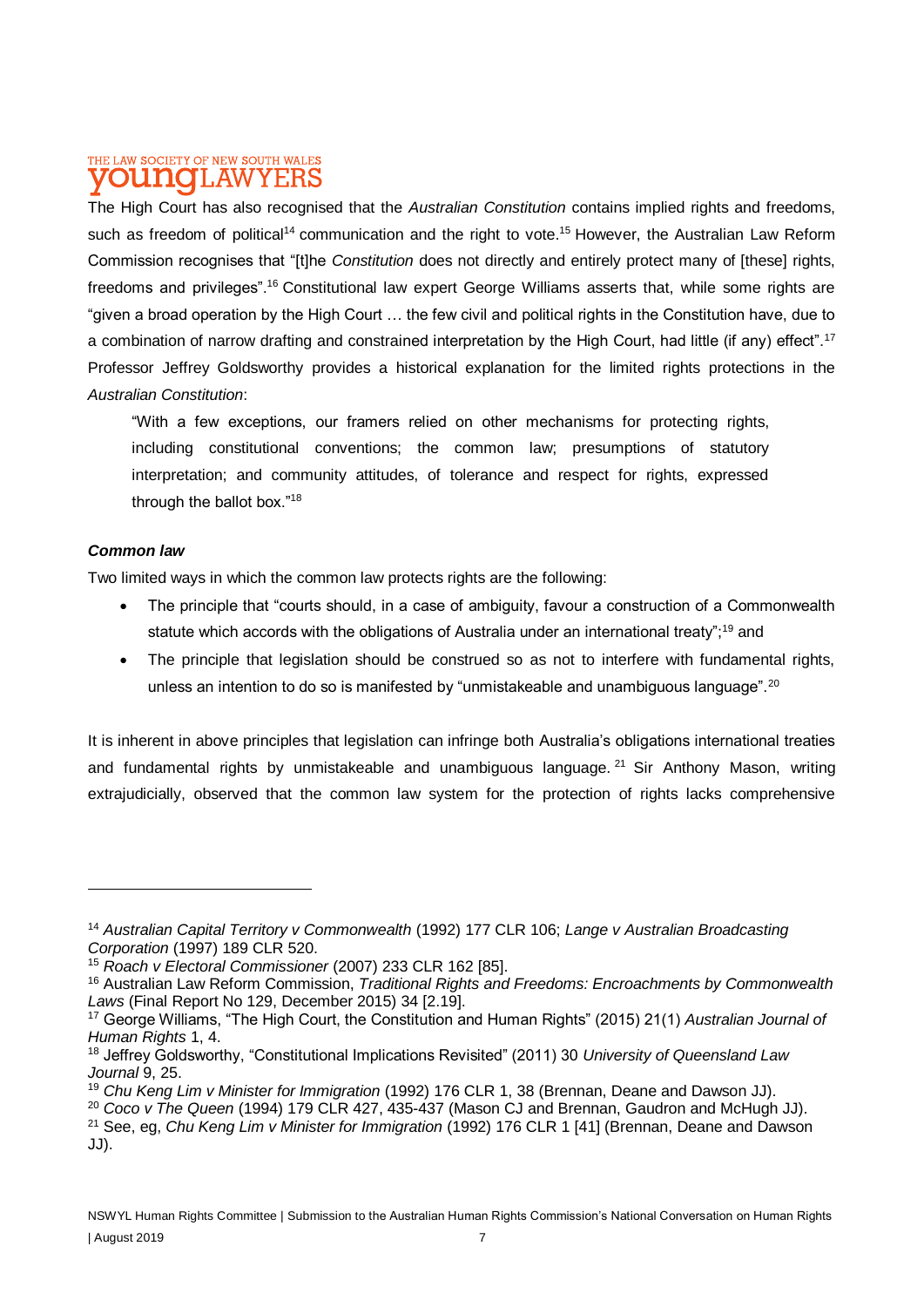#### THE LAW SOCIETY OF NEW SOUTH WALES **DUNOLAWYERS**

protection.<sup>22</sup> It is particularly difficult for the common law to protect rights that require government to take active measures,<sup>23</sup> such as many economic, social and cultural rights.

### *Anti-discrimination legislation*

Although Australia lacks a federal Human Rights Act, anti-discrimination law partly implements the rights to equality and non-discrimination.<sup>24</sup> The main instruments of anti-discrimination law at the Commonwealth level are:

- *Sex Discrimination Act 1984* (Cth);
- *Racial Discrimination Act 1975* (Cth);
- *Disability Discrimination Act 1992* (Cth); and
- *Age Discrimination Act 2004* (Cth).

Each State and Territory has its own anti-discrimination laws as well. <sup>25</sup> Despite the above, the United Nations Human Rights Committee ("**UNHRC**") has expressed concern "that the rights to equality and nondiscrimination are not comprehensively protected in Australia in federal law".<sup>26</sup>

#### **The power to implement a federal Human Rights Act**

Section 51(xxix) of the *Australian Constitution* provides that the federal Parliament has power to make laws with respect to external affairs. As former High Court Justice Michael McHugh observes:

"Under the external affairs power conferred by  $[s 51(xxix)]$  of the Constitution, the federal Parliament has power to enact legislation that gives effect to human rights conventions and treaties such as the International Covenant on Civil and Political Rights and the International Covenant on Economic, Social and Cultural Rights."<sup>27</sup>

<sup>&</sup>lt;sup>22</sup> Sir Anthony Mason, "The Role of a Constitutional Court in a Federation: a Comparison of the Australian and the United States Experience" (1986) 16 *Federal Law Review* 1, 12.

<sup>&</sup>lt;sup>23</sup> Australian Human Rights Commission, "Common Law Rights, Human Rights Scrutiny and the Rule of Law" (19 July 2013) <https://www.humanrights.gov.au/our-work/rights-and-freedoms/common-law-rightshuman-rights-scrutiny-and-rule-law>.

<sup>24</sup> See, eg, *ICCPR* art 2(1) and art 26.

<sup>25</sup> *Anti-Discrimination Act 1977* (NSW); *Equal Opportunity Act 2010* (Vic); *Anti-Discrimination Act 1991* (Qld); *Equal Opportunity Act 1984* (WA); *Equal Opportunity Act 1984* (SA); *Anti-Discrimination Act 1998* (Tas); *Discrimination Act 1991* (ACT); *Anti-Discrimination Act 1992* (NT).

<sup>26</sup> Human Rights Committee, *Consideration of Reports Submitted by States Parties under Article 40 of the Covenant*, 95th sess, UN Doc CCPR/C/AUS/CO/5 (7 May 2009) [12].

<sup>&</sup>lt;sup>27</sup> Michael McHugh, "A Human Rights Act, the Courts and the Constitution" (Conference Paper, Australian Human Rights Commission, Sydney, 5 March 2009) 13.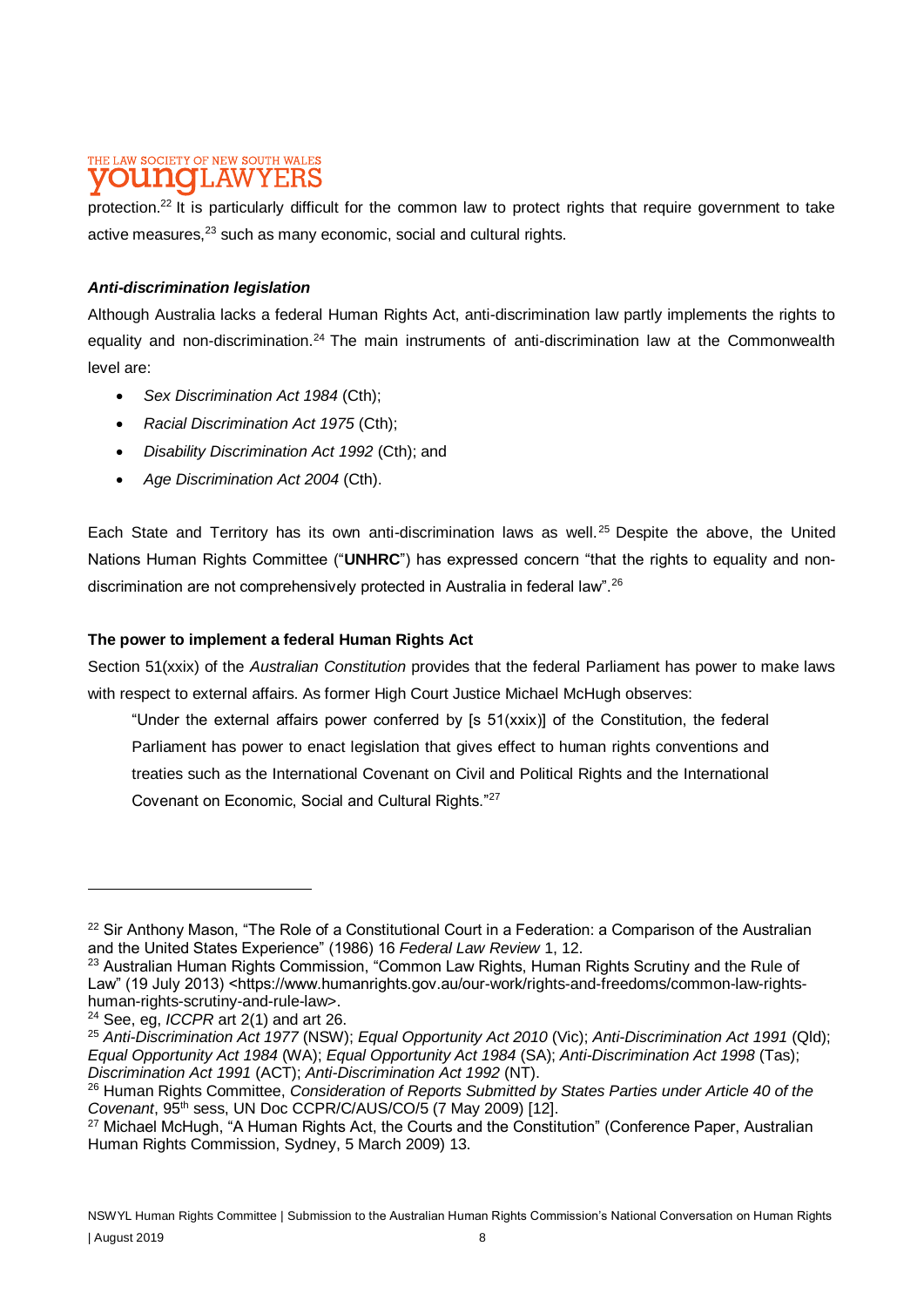### THE LAW SOCIETY OF NEW SOUTH WALES **DUNOLAWYERS**

The *Australian Bill of Rights Bill 2017 (Cth)* ("*Bill of Rights Bill")* was a private member's bill for a federal Human Rights Act. Although the *Bill of Rights Bill* was never passed, it remains useful as a source of guidance on what a federal Human Rights Act might include. For example, cl 8 of the *Bill of Rights Bill*  models an effective way of addressing concerns that a federal Human Rights Act may exceed the legislative power of the federal Parliament. As the Explanatory Memorandum to the *Bill of Rights Bill* explains, "Clause 8 that the Act will only apply to the extent that it does not exceed the Commonwealth's legislative power set out in section 51 of the Constitution".<sup>28</sup>

### **State and Territory Human Rights Acts**

The viability of a Human Rights Act at the Commonwealth level is illustrated by the fact that three Australian jurisdictions have already implemented such legislation. Australia's State and Territory Human Rights Acts are as follows:

- *Human Rights Act 2004* (ACT) ("*ACT Act*");
- *Charter of Human Rights and Responsibilities Act 2006* (Vic) ("*Victorian Charter*"); and
- *Human Rights Act 2019* (Qld) ("*Queensland Act*").

We will refer to the three Acts collectively as the "*State and Territory Human Rights Acts*".

The *State and Territory Human Rights Acts* are legislative instruments like the human rights laws operating in New Zealand and the United Kingdom.<sup>29</sup> In particular, George Williams, a leading constitutional lawyer and academic, notes:

"the Victorian Charter of Rights is designed to prevent human rights problems arising in the first place by improving the work of government and Parliament in the making and application of laws and policies. It does so by ensuring that human rights principles are a mandatory part of governmental decision-making … The Victorian Charter of Rights demonstrates that it is possible to look again at some of the most basic assumptions and beliefs that underlie our system of government, and as a result, to bring about legal reform<sup>"30</sup>

The main objects of the *Queensland Act* are to:

"protect and promote human rights";

<sup>28</sup> Explanatory Memorandum, *Australian Bill of Rights Bill 2017* cl 8.

<sup>&</sup>lt;sup>29</sup> George Williams, "The Victorian Charter of Human Rights and Responsibilities: Origins and Scope" (2006) 30(3) *Melbourne University Law Review* 880, Part IV(A).

<sup>30</sup> George Williams, "The Victorian Charter of Human Rights and Responsibilities: Origins and Scope" (2006) 30(3) *Melbourne University Law Review* 880, Part IV(A).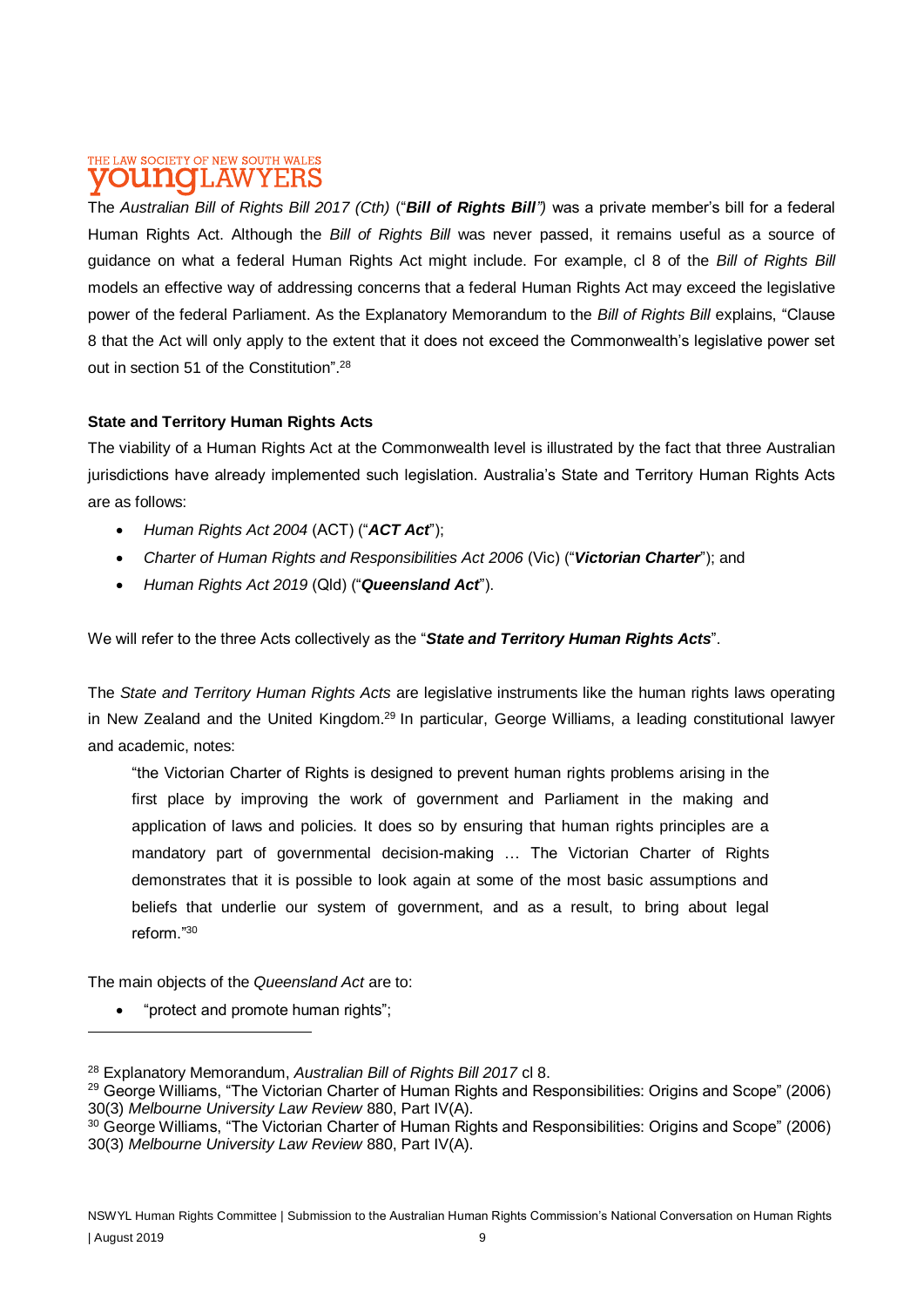#### THE LAW SOCIETY OF NEW SOUTH WALES LAWYERS

- "help build a culture in the Queensland public sector that respects and promotes human rights"; and
- "help promote a dialogue about the nature, meaning and scope of human rights".<sup>31</sup>

The *State and Territory Human Rights Acts* use a "dialogue model" in which "each of the three arms of government – the executive, the legislature (parliament) and the courts – have a legitimate role to play, while the parliament maintains sovereignty".<sup>32</sup> The AHRC's proposal for a Human Rights Act reflects this model:

"A Human Rights Act would be Parliament's clear statement of the fundamental rights and values to which Australia is committed … A Human Rights Act would set out the human rights that all people in Australia are entitled to have protected, and explain that we are all responsible for respecting the rights of others … In this way, a Human Rights Act would be an extremely powerful tool for furthering the type of human rights dialogue and education that occurred during this Consultation process."

The *State and Territory Human Rights Acts* provide that human rights can be limited in certain circumstances. For example, s 7(2) of the *Victorian Act* provides that:

"A human right may be subject under law only to such reasonable limits as can be demonstrably justified in a free and democratic society based on human dignity, equality and freedom, and taking into account all relevant factors including—

- (a) the nature of the right; and
- (b) the importance of the purpose of the limitation; and
- (c) the nature and extent of the limitation; and
- (d) the relationship between the limitation and its purpose; and
- (e) any less restrictive means reasonably available to achieve the purpose that the limitation seeks to achieve."33

The Committee considers it appropriate that a Human Rights Act include a power to limit human rights in certain circumstances. However, as the Commonwealth Parliamentary Joint Committee on Human Rights ("**PJCHR**") recognises, there are "a number of absolute rights that may never be subject to permissible limitations in any circumstances. These include the right not to be subjected to torture, cruel, inhuman or

<sup>31</sup> *Queensland Act* s 3.

<sup>32</sup> Legal Affairs and Community Safety Committee, *Human Rights Bill 2018* (Report No 26, February 2019) 3.

<sup>33</sup> See also *ACT Act* s 28; *Queensland Act* s 13.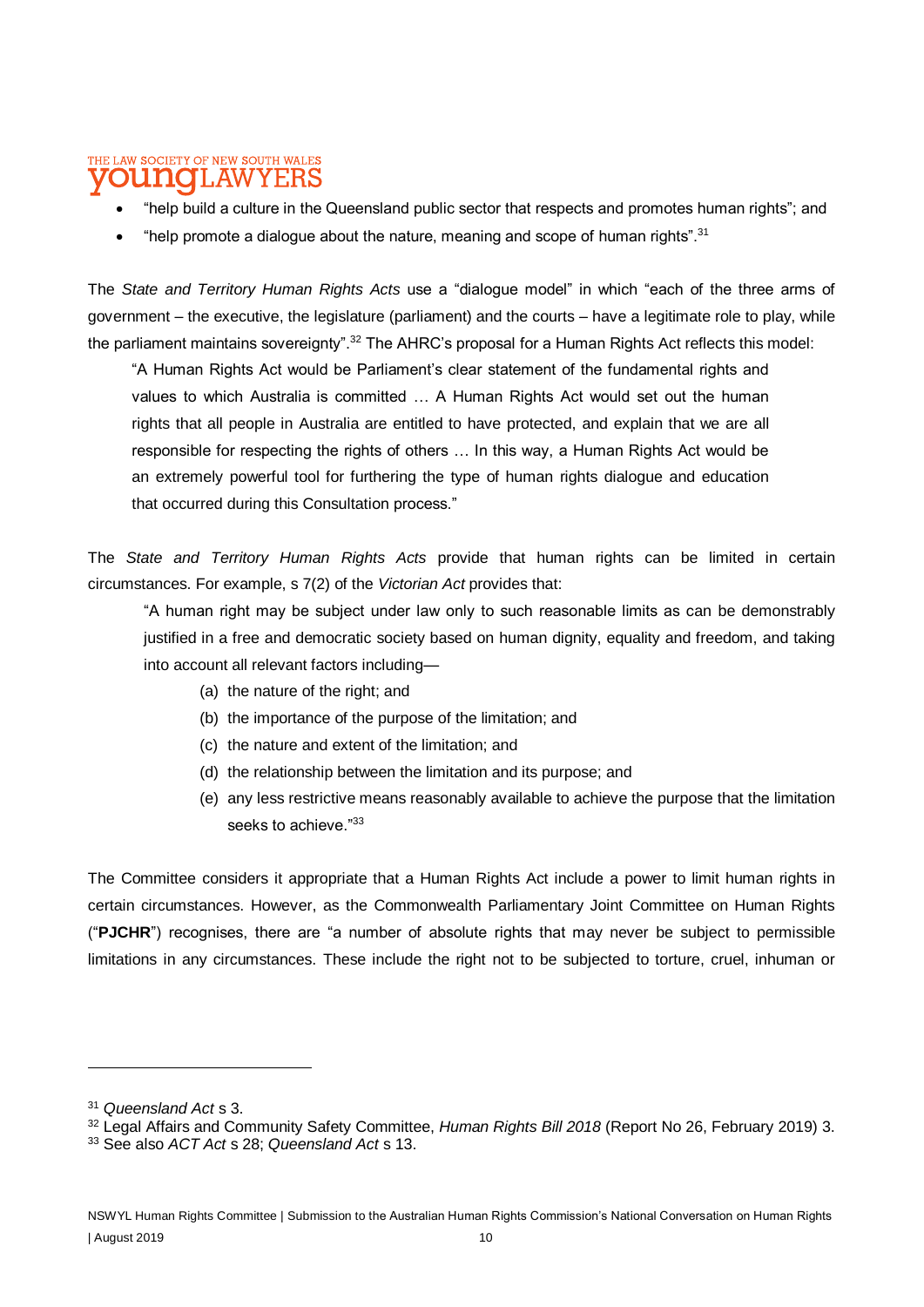#### THE LAW SOCIETY OF NEW SOUTH WALES **UNOLAWYER**

degrading treatment, and the right not to be subjected to slavery".<sup>34</sup> Serious consideration should be had to the inclusion of absolute rights in a Commonwealth Human Rights Act.

### **The need for a Commonwealth Human Rights Act**

Australia is the only democratic country that does not have a national Bill of Rights or Human Rights Act.<sup>35</sup> Although the PJCHR provides some scrutiny of Bills against human rights treaties to which Australia is a party, the PJCHR has significant limitations. The PJCHR is often not given adequate time to assess the human rights implications of Bills, with some Bills being passed into law before the PJCHR has finished its review.<sup>36</sup> Moreover, the PJCHR's recommendations are often ignored by the Government, with George Williams and Daniel Reynolds noting that "extraordinarily high numbers of rights-infringing Bills" were passed following the PJCHR's introduction.<sup>37</sup> A Commonwealth Human Rights Act has significant potential to enhance the consideration of human rights by all branches of the Commonwealth Government.<sup>38</sup>

Regarding the legislature, the *State and Territory Human Rights Acts* require a statement of compatibility to be prepared in respect of any proposed Bill. The statement of compatibility must express an opinion on whether the Bill is compatible or consistent with human rights, amongst other things.<sup>39</sup> Although section 9 of the *Human Rights (Parliamentary Scrutiny) Act 2011* (Cth) presently requires the Government to prepare statements of compatibility, such statements often lack rigour in terms of their human rights analysis.<sup>40</sup>

Regarding the executive, the *State and Territory Human Rights Acts* make it unlawful for public authorities or public entities to act in a way that is incompatible with a human right or to fail to give proper consideration to

<sup>34</sup> Parliamentary Joint Committee on Human Rights, Parliament of Australia, *Human Rights Scrutiny Report* (Report No 9, 5 September 2017) 79 [1.302].

<sup>35</sup> George Williams, "The High Court, the Constitution and Human Rights" (2015) 21(1) *Australian Journal of Human Rights* 1, 2.

<sup>36</sup> United Nations Human Rights Committee, *Concluding Observations on the Sixth Periodic Report of Australia* (1 December 2017) [11]

[<sup>&</sup>lt;https://tbinternet.ohchr.org/\\_layouts/15/treatybodyexternal/Download.aspx?symbolno=CCPR/C/AUS/CO/6&](https://tbinternet.ohchr.org/_layouts/15/treatybodyexternal/Download.aspx?symbolno=CCPR/C/AUS/CO/6&Lang=En) [Lang=En>](https://tbinternet.ohchr.org/_layouts/15/treatybodyexternal/Download.aspx?symbolno=CCPR/C/AUS/CO/6&Lang=En).

<sup>&</sup>lt;sup>37</sup> George Williams and Daniel Reynolds, "The Operation and Impact of Australia's Parliamentary Scrutiny Regime for Human Rights" (2015) 41(2) *Monash University Law Review* 469, 506.

<sup>38</sup> Michael McHugh, "A Human Rights Act, the Courts and the Constitution" (Conference Paper, Australian Human Rights Commission, Sydney, 5 March 2009) 13.

<sup>39</sup> *ACT Act* s 37; *Victorian Act* s 28; *Queensland Act* s 38.

<sup>40</sup> See United Nations Human Rights Committee, *Concluding Observations on the Sixth Periodic Report of Australia* (1 December 2017) [11]

[<sup>&</sup>lt;https://tbinternet.ohchr.org/\\_layouts/15/treatybodyexternal/Download.aspx?symbolno=CCPR/C/AUS/CO/6&](https://tbinternet.ohchr.org/_layouts/15/treatybodyexternal/Download.aspx?symbolno=CCPR/C/AUS/CO/6&Lang=En) [Lang=En>](https://tbinternet.ohchr.org/_layouts/15/treatybodyexternal/Download.aspx?symbolno=CCPR/C/AUS/CO/6&Lang=En).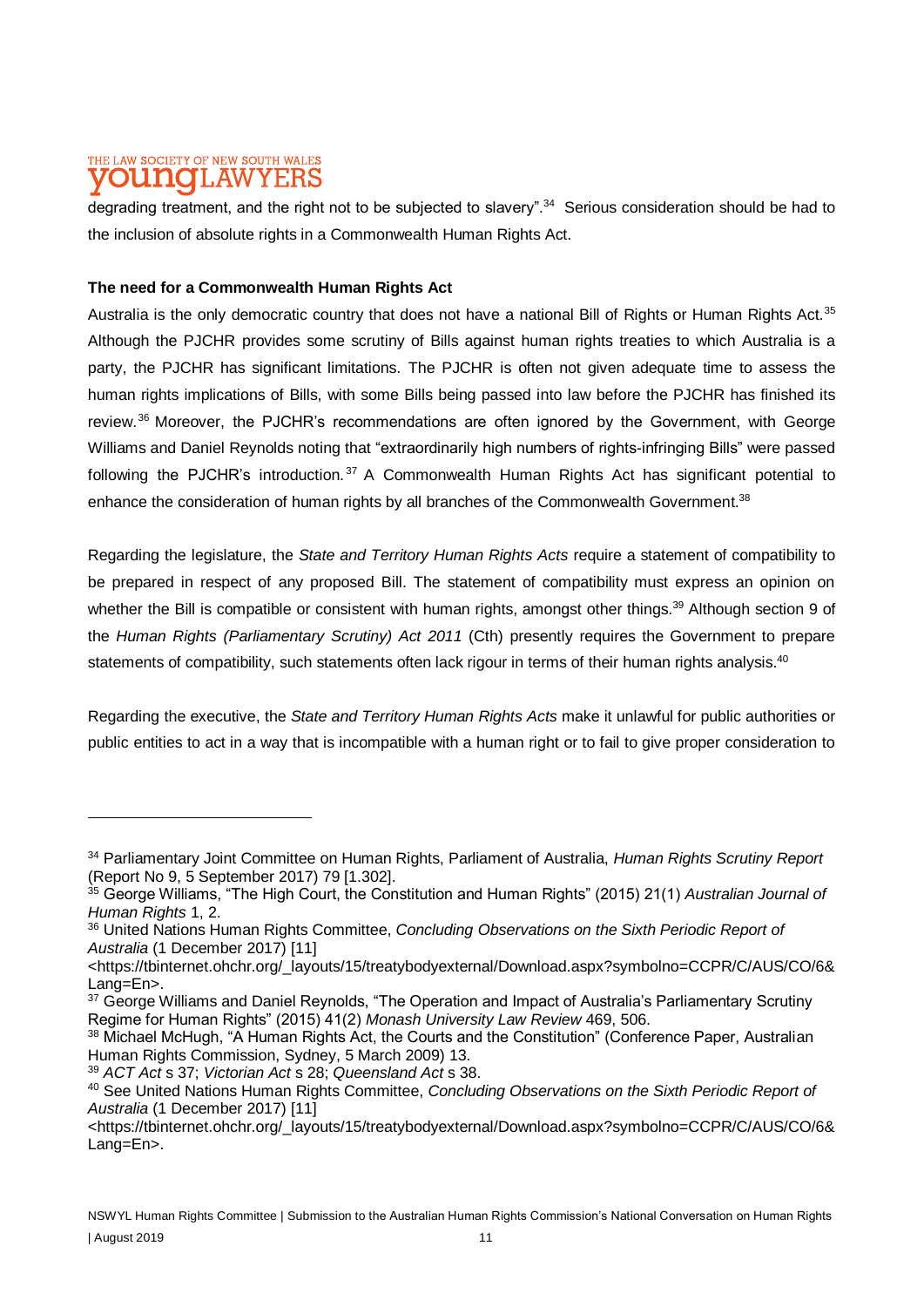#### THE LAW SOCIETY OF NEW SOUTH WALES **LAW** I II A TO Y E:F

a relevant human right. Parliamentary sovereignty is explicitly maintained by an exception that applies where a law requires the public authority or public entity to act in a way that is inconsistent with a human right.<sup>41</sup>

Regarding the judiciary, the *State and Territory Human Rights Acts* require, so far as it is possible to do so consistently with the law's purpose, that laws must be interpreted compatibly with human rights.<sup>42</sup> The mandate that an inconsistent purpose will prevail over human rights is again an explicit recognition of parliamentary sovereignty.

The above provisions are only illustrative of the way in which a Commonwealth Human Rights Act would enhance consideration of human rights across all branches of the Commonwealth Government. The *State and Territory Human Rights Acts* contain other relevant provisions, which require closer consideration when determining the precise form that a Commonwealth Rights Act should take.

The Committee submits that there is a need for comprehensive human rights protections in Australia. Former Australian Disability Discrimination Commissioner Graeme Innis AM states that, while there have been "some very encouraging developments in human rights protection at the federal level … [t]he fact is that human rights are still insufficiently protected in Australia".<sup>43</sup> Innis highlights the mandatory detention of asylum seekers as an example:

"This policy has had devastating impacts on both adults and children. One boy was so affected and distressed by his detention at Woomera immigration detention centre, that in the space of four months, he tried to hang himself four times, climbed into the razor wire four times, slashed his arms twice, and went on hunger strike twice. This boy was only fourteen years old. He was eventually found to be a refugee.

Some important changes have been made to immigration policy since then, which mean that children aren't held in immigration detention centres anymore. However, Australia's mandatory detention policy still stands, and children continue to be detained in alternative forms of detention  $\frac{44}{4}$ 

The AHRC considers that a federal Human Rights Act would have numerous benefits, a selection of which are quoted in the table below, including that such an Act would:

<sup>41</sup> *ACT Act* s 40B; *Victorian Act* s 38; *Queensland Act* s 58.

<sup>42</sup> *ACT Act* s 30; *Victorian Act* s 32; *Queensland Act* s 48.

<sup>43</sup> Graeme Innis, "A Human Rights Act for Australia" (Speech, Queensland Charter Group, Brisbane, 6 March 2009).

 $44$  Ibid.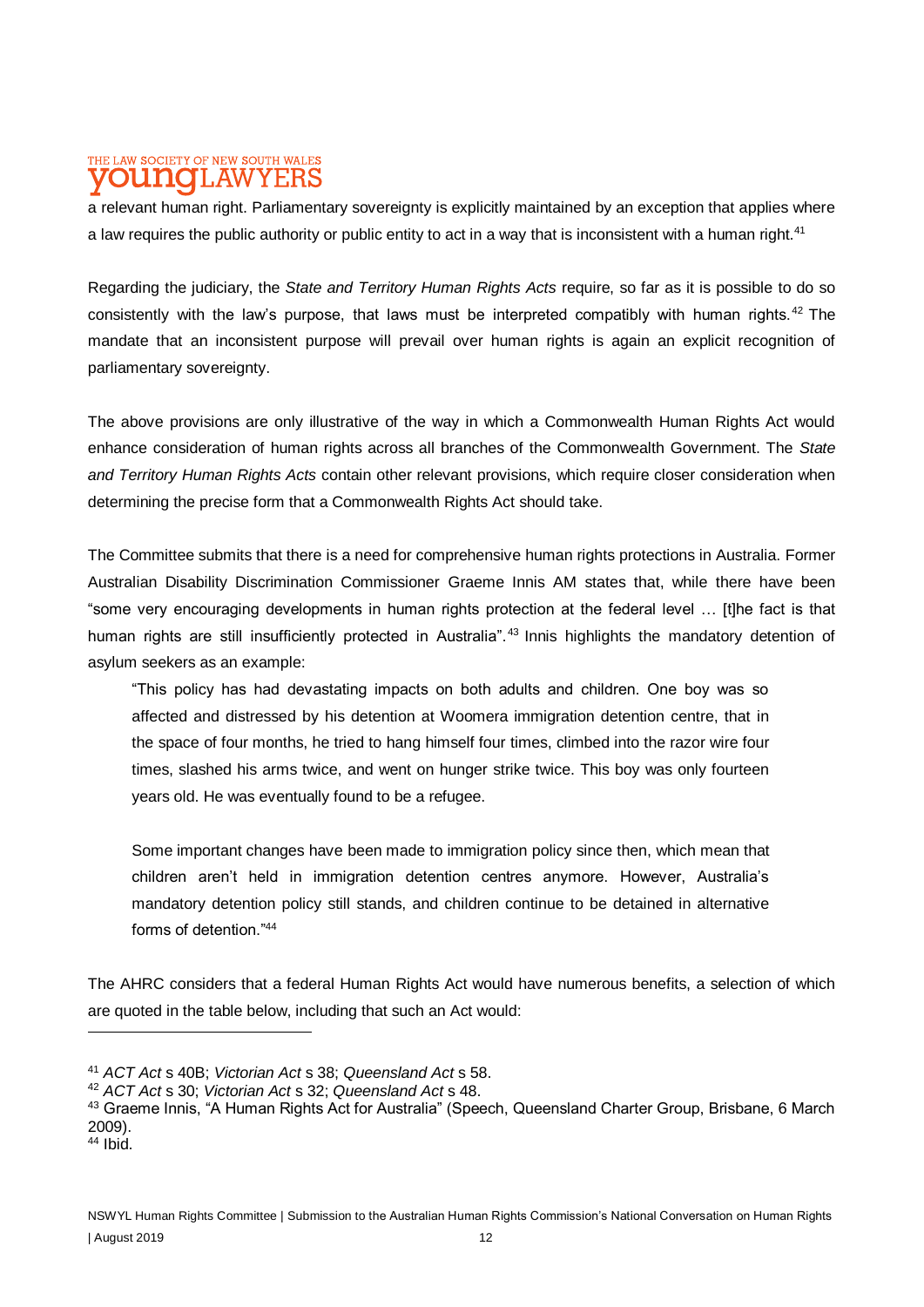#### THE LAW SOCIETY OF NEW SOUTH WALES oithaio T.AW

- protect all people within Australia's territory and all people subject to Australia's jurisdiction;
- protect rights recognised in international human rights treaties to which Australia is a party;
- allow rights to be limited and balanced (with the exception of absolute rights) in accordance with strict criteria;
- require the government to consider human rights at the early stages of the development of law and policy;
- require parliamentary scrutiny of new legislation to ensure that it is compatible with human rights;
- require legislation to be interpreted consistently with human rights;
- …

- require public authorities to act in a way that is compatible with human rights and to give proper consideration to human rights in decision-making; and
- provide for an effective remedy when a public authority breaches human rights.<sup>45</sup>

#### **Which rights should a federal Human Rights Act include?**

The *State and Territory Human Rights Acts* include many rights from the *ICCPR*. The *Queensland Act*  further includes rights to education and health services from the *ICESCR*. <sup>46</sup> Although the inclusion of rights to education and health services in the *Queensland Act* is a positive development, it falls significantly short of the recommendation of the United Nations Committee on Economic, Social and Cultural Rights that Australia:

"a) enact comprehensive legislation giving effect to all economic, social and cultural rights uniformly across all jurisdictions in the Federation;

b) consider the introduction of a Federal charter of rights that includes recognition and protection of economic, social and cultural rights, as recommended by the Australian Human Rights Commission;

c) establish an effective mechanism to ensure the compatibility of domestic law with the Covenant and to guarantee effective judicial remedies for the protection of economic, social and cultural rights."<sup>47</sup>

<sup>45</sup> Australian Human Rights Commission, *Submission to the National Human Rights Consultation* (June 2009) 41 [243].

<sup>46</sup> *Queensland Act* ss 36-37; *ICESCR* arts 12-13.

<sup>47</sup> Committee on Economic, Social And Cultural Rights, *Consideration of Reports Submitted by States* 

*Parties under Articles 16 and 17 of the Covenant*, 42<sup>nd</sup> sess, UN DOC E/C.12/AUS/CO4 (22 May 2009) [11].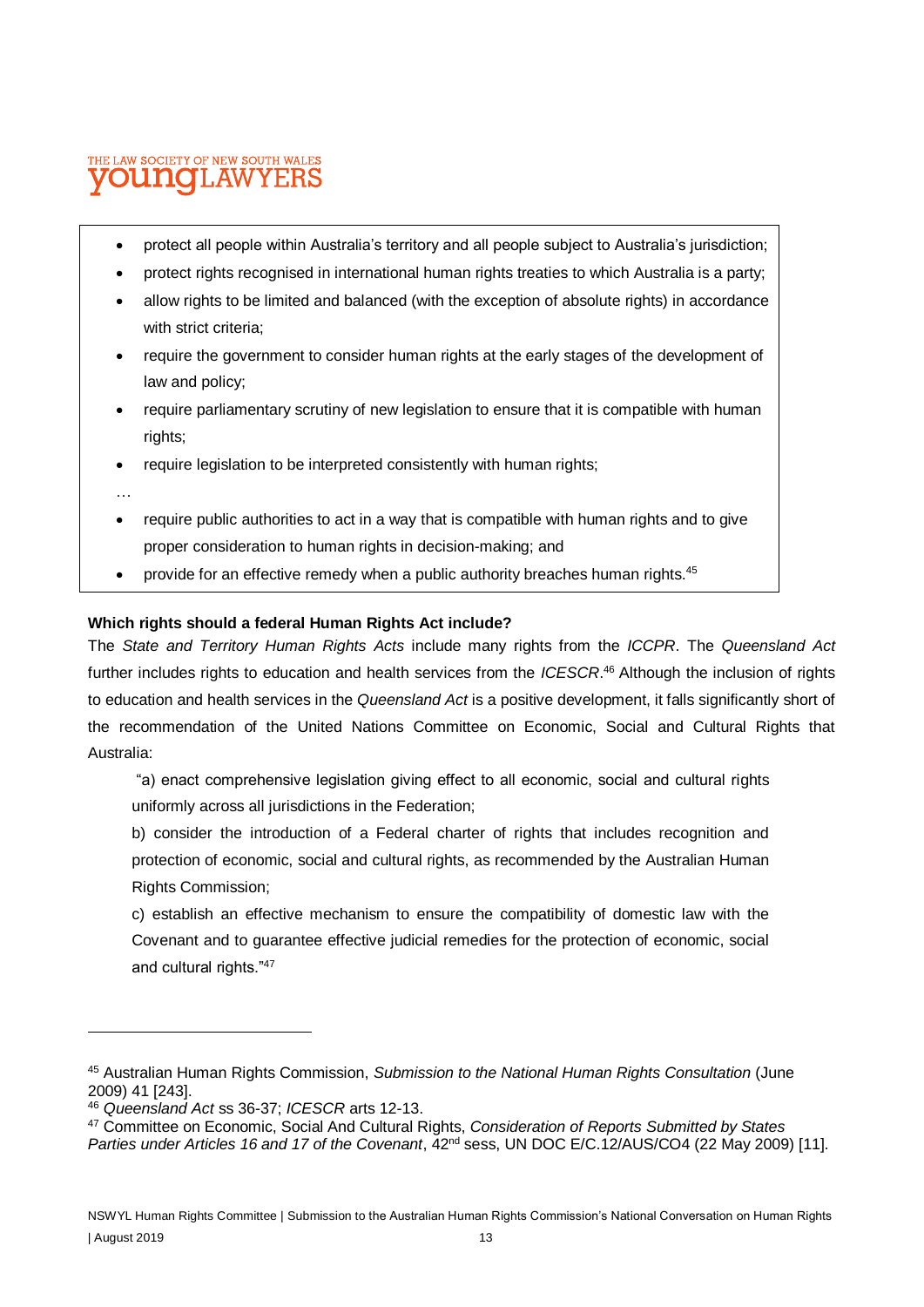#### THE LAW SOCIETY OF NEW SOUTH WALES 'LAW DIJIAIO YERS

The AHRC recommended a Human Rights Act that "at a minimum … should explicitly recognise and protect the civil, political, economic, social and cultural rights in the ICCPR and ICESCR".<sup>48</sup> The Committee supports this recommendation.

We note that the *State and Territory Human Rights Acts* each contain a provision to the effect that the rights contained in the relevant are not exhaustive. For example, s 12 of the *Queensland Act* states:

"A right or freedom not included, or only partly included, in this Act that arises or is recognised under another law must not be taken to be abrogated or limited only because the right or freedom is not included in this Act or is only partly included."<sup>49</sup>

Such a provision helps to ensure that human rights are not inadvertently compromised as a result of not being included in the Act. The Committee therefore recommends that such a provision be included in a federal Human Rights Act.

#### **Concurrent operation with State and Territory human rights legislation**

Section 109 of the *Australian Constitution* provides that "When a law of a State is inconsistent with a law of the Commonwealth, the latter shall prevail, and the former shall, to the extent of the inconsistency, be invalid." In other words, a Commonwealth law will render an inconsistent State law invalid to the extent of the inconsistency.

Care should be taken to ensure that a federal Human Rights Act does not limit the protection of human rights under State and Territory human rights legislation via the operation of s 109 of the *Australian Constitution*. The case of *Viskauskas v Niland*<sup>50</sup> highlights the risk of inconsistency issues within the space of antidiscrimination law. In *Viskauskas v Niland*, a claim of racial discrimination under the *Anti-Discrimination Act 1977* (NSW) was unsuccessful by reason of an inconsistency between the relevant State and federal antidiscrimination legislation. The High Court considered that "the two legislatures have legislated upon the same subject, and have prescribed what the rules of conduct will be and (if it matters) the sanctions imposed are diverse".<sup>51</sup> Following *Viskauskas v Niland*, the *Racial Discrimination Act 1975* (Cth) was amended to clearly state its intention to not "exclude or limit the operation of a law of a State or Territory that furthers the objects of the Convention [that is, the *CERD*] and is capable of acting concurrently with this Act".<sup>52</sup> The

<sup>48</sup> Australian Human Rights Commission, *Submission to the National Human Rights Consultation* (June 2009) 44 [271].

<sup>49</sup> See also *Victorian Act* s 5; *ACT Act* s 7.

<sup>50</sup> (1983) 153 CLR 280.

<sup>51</sup> *Viskauskas v Niland* (1983) 153 CLR 280 [293].

<sup>52</sup> *Racial Discrimination Act 1975* (Cth) s 6A(1).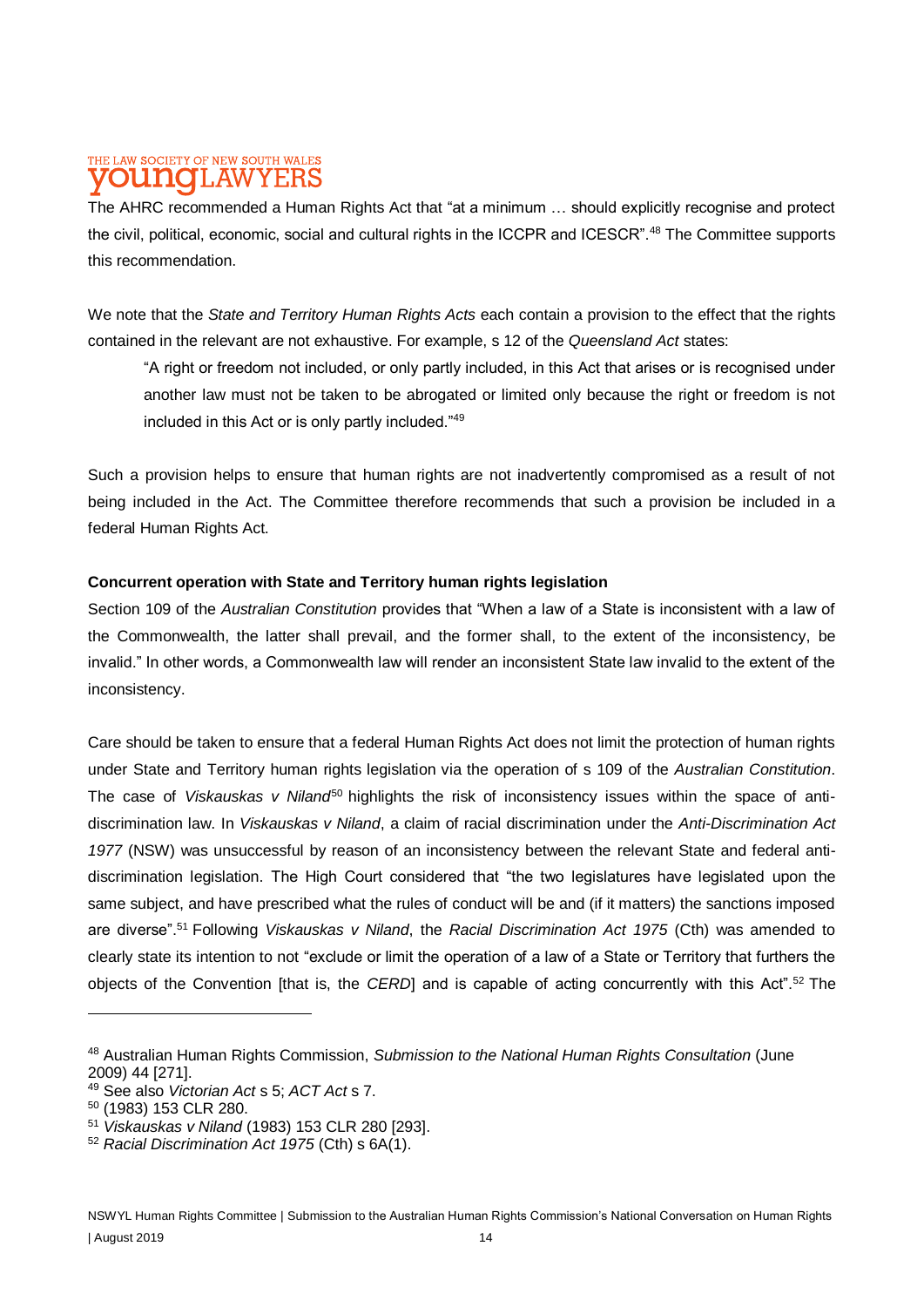#### THE LAW SOCIETY OF NEW SOUTH WALES T.AW **TELAIO** Y E:F

Committee recommends that a federal Human Rights Act include a similar provision to ensure that the protective effect of State and Territory human rights legislation is maintained.

### **Recommendation 2: The federal Parliament should enact a national Human Rights Act.**

**Recommendation 3: A national Human Rights Act should include, at a minimum, the civil, political, economic, social and cultural rights in the** *ICCPR* **and the** *ICESCR***.**

**Recommendation 4: A national Human Rights Act should include a provision for the concurrent operation of State and Territory human rights legislation.**

# **How should the government address the situation where there is a**

# **conflict between different people's rights?**

Australian society in the  $21<sup>st</sup>$  century is diverse, multicultural and complex. As different groups and individuals interact with each other and attempt to exercise their rights, it is inevitable that some conflict will arise.

In attempting to resolve conflicts between different people's rights, the Australian Government has an opportunity to look to other nations which have implemented human rights frameworks and who have been operating within these frameworks for years. Canada, and in particular the Canadian province of Ontario, have explicitly addressed the issue of conflicting rights. In its policy on competing human rights, the Ontario Human Rights Commission summarised the search to resolve conflicting rights as:

"… challenging, controversial and sometimes dissatisfying to one side or the other. But it is a shared responsibility and will be made easier when we better understand the nature of one another's rights and obligations and show mutual respect for the dignity and worth of everyone involved."<sup>53</sup>

A competing human rights situation occurs where a party exercising a legally protected human right results in interference with another party's human right.<sup>54</sup> The process of resolving such a dispute has often been described as a matter of "balancing" one right against the alleged opposing right. However, Justice Frank Iacobucci of the Canadian Supreme Court recognises that the more accurate description is one of

<sup>53</sup> Ontario Human Rights Commission, *Policy on Competing Human Rights* (January 2012) 3. <sup>54</sup> Ibid 5.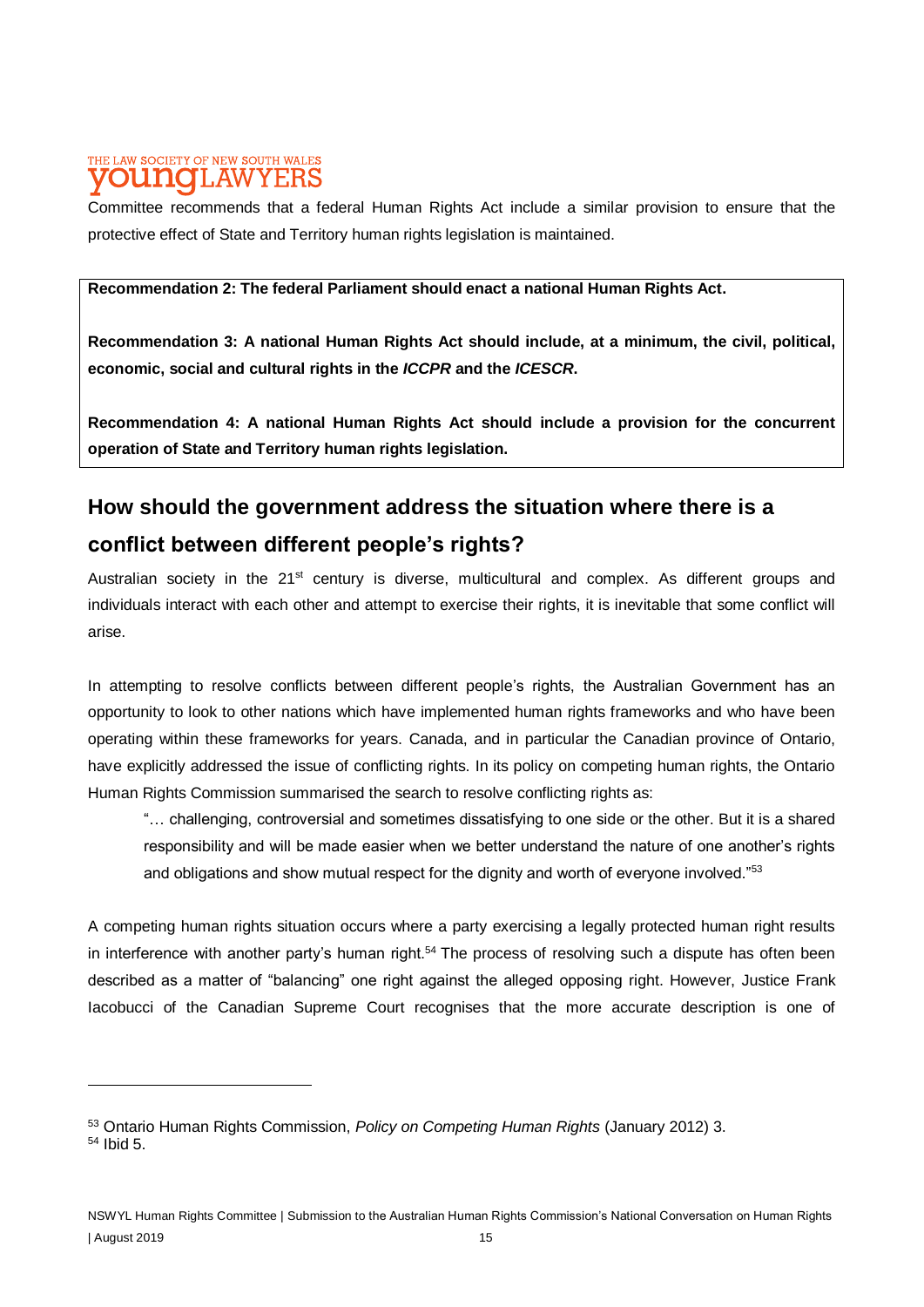#### THE LAW SOCIETY OF NEW SOUTH WALES **LAWYER** nume

"reconciliation" – that is, instead of considering which right should triumph, decision makers should look for a solution that allows the seemingly incongruent rights to compatibly co-exist.<sup>55</sup>

When rights are considered in the abstract, this process of reconciliation may seem daunting. However, a key to rights reconciliation is the understanding that rights do not exist in a vacuum, but rather in the factual matrix unique to the situation. As the existing statutory body in this area, the AHRC is uniquely placed to ensure that our system has at its foundation a fundamental appreciation for context. This is due to the AHRC having both expertise in human rights law and an appreciation of the human rights conflicts faced by Australians on a daily basis. Accordingly, the Australian Government should grant the AHRC the power to develop guiding principles in relation to our system.

In developing the guiding principles for the Australian system, the AHRC should consider the appropriateness of the guiding principles that have evolved in the Canadian case law over the years, including:

1. Few rights are absolute;

- 2. There is no hierarchy of rights;
- 3. Rights may not always extend as far as claimed;
- 4. The full context, facts and values at stake must be considered;
- 5. Decision makers must look at the extent of the interference with a right;
- 6. The core of a right is more protected than its periphery;
- 7. Decision makers should aim to respect the importance of both sets of rights; and
- 8. Statutory defences may restrict rights of one group to protect the rights of another group.<sup>56</sup>

Although it may be the case that not all of the above principles are wholly appropriate in an Australian context, such principles nonetheless provide a valuable starting point for the AHRC to develop a set of guiding principles for the reconciliation of competing human rights claims.

By recognising the principle that many rights can be limited in appropriate circumstances and emphasising the importance of context, Canadian courts have been able to reconcile competing rights claims by allowing context to inform where the line is drawn between the conflicting rights. For example, the Canadian case of *R v Mills* was a sexual assault case in which the defendant sought the production of the complainant's

<sup>&</sup>lt;sup>55</sup> Frank Iacobucci, "'Reconciliating Rights' the Supreme Court of Canada's Approach to Competing Charter Rights" (2003) *The Supreme Court Law Review: Osgoode's Annual Constitutional Case Conference* 137, 141.

<sup>56</sup> Ontario Human Rights Commission, *Policy on Competing Human Rights* (January 2012) 18.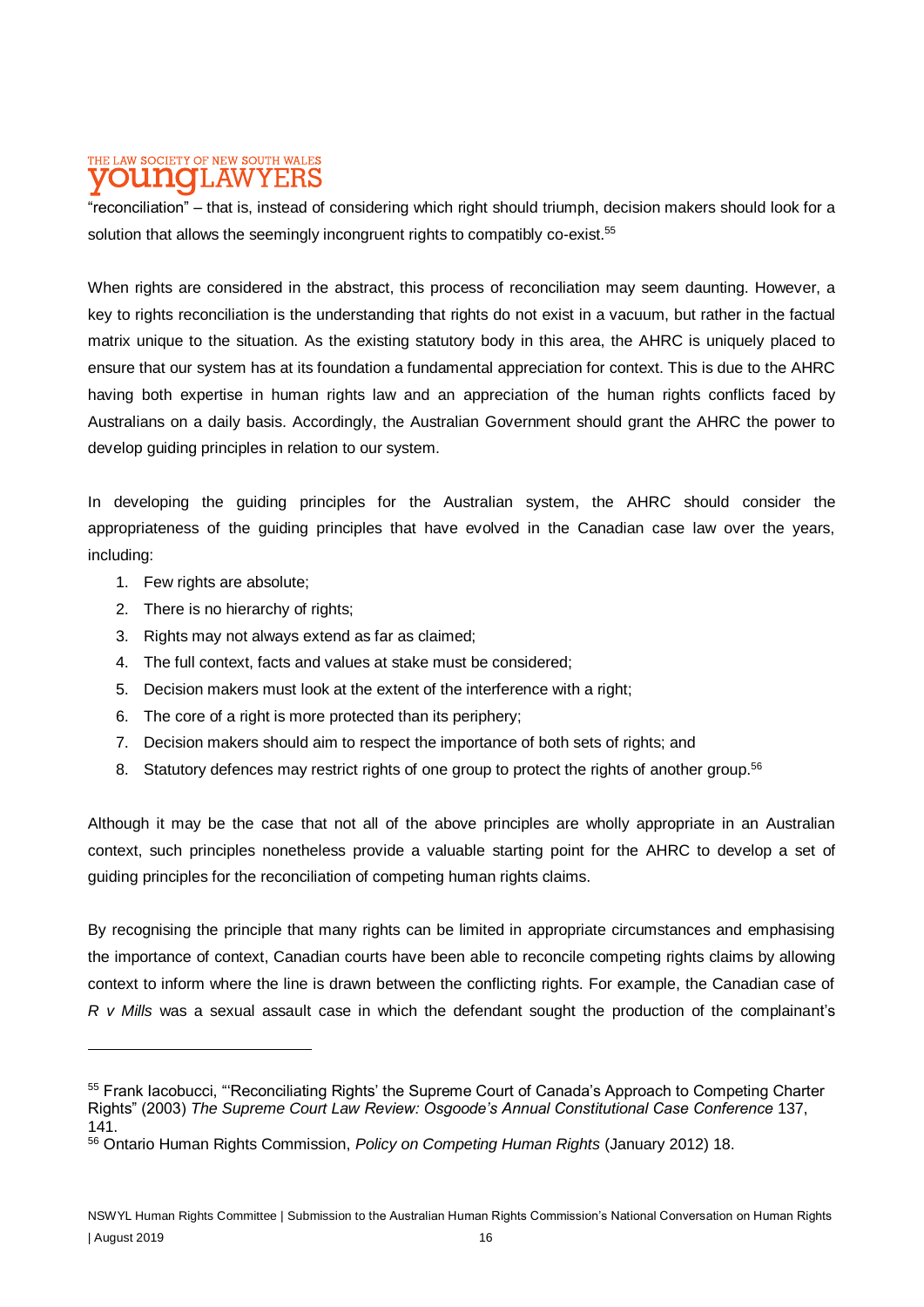#### THE LAW SOCIETY OF NEW SOUTH WALES **LAW** Minte

psychiatric records. The competing rights in the case were the right to privacy, the right to make full answer and defence and the right to equality. Justices McLachlin and Iacobucci of the Canadian Supreme Court noted that the way these competing rights were to be resolved depended on the nature of the proceedings. Their Honours emphasised:

"no single principle is absolute and capable of trumping the others; all must be defined in light of competing claims… This illustrates the importance of interpreting rights in a contextual manner – not because they are of intermittent importance but because they often inform, and are informed by, other similarly deserving rights or values at play in particular circumstances."<sup>57</sup>

In drafting the relevant legislation, the Australian Government should allow a level of flexibility and discretion when resolving competing rights claims. By respecting both sets of rights, courts will have a better chance of finding constructive compromises that "may minimise apparent conflicts … and produce a process in which both values can be adequately protected and respected."<sup>58</sup> For example, *R v O'Connor* was another case about the production of medical records. In this case, the Canadian Supreme Court reconciled the rights of the respective parties by requiring the records to be reviewed by the court in order to determine whether the records were relevant to the defence.<sup>59</sup>

A key feature of both domestic human rights legislation and international human rights law is the inclusion of both defences to the breach of a right and limitations on rights. By explicitly addressing the more common competing rights claims legislators can provide clear guidance on how to manoeuvre in a particular conflict. For example, article 19(2) of the *ICCPR* protects individual's freedom of expression. However, article 19(3) of the *ICCPR* recognises that such a right "carries with it special duties and responsibilities" and allows for the right to limited where it is necessary to ensure the rights of others are respected.

Ontario has also recognised the importance of its human rights commission in the resolution of competing rights claims. The Ontario Human Rights Commission has been given a mandate to prepare policies in respect to interpreting the provisions of the Ontario Human Rights Code.<sup>60</sup> This development of social policy alongside human rights law allows human rights issues to be applied to the day-to-day lives of individuals and brings a level of reality to seemingly abstract concepts.

<sup>57</sup> *R v Mills* [1999] 3 SCR 668 [61].

<sup>58</sup> *R. v N.S.* [2010] ONCA 670 [84].

<sup>59</sup> *R v O'Connor* [1995] 4 SCR 411.

<sup>60</sup> *Human Rights Code 1990 (Ontario)* s 30; Lorne Foster and Lesley Jacobs, "The Ontario Human Rights Commission and the Framework for Mapping and Addressing Competing Human Rights" (2010) 8(3) *Canadian Diversity* 361, 375.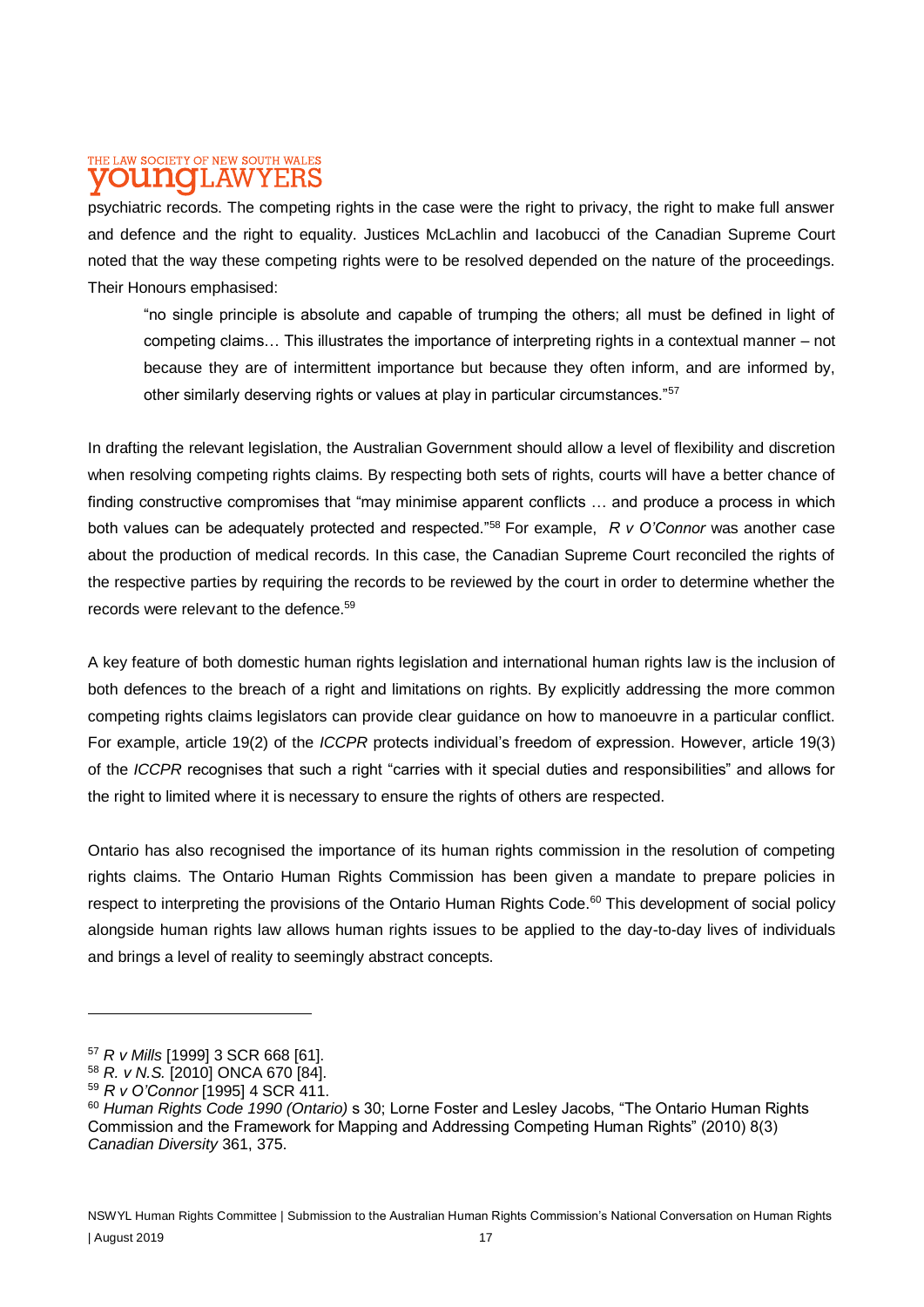### THE LAW SOCIETY OF NEW SOUTH WALES **DUNOLAWYERS**

The AHRC should engage in extensive community consultation in developing a competing rights policy. By adopting a multifaceted approach, which involves the judiciary, legislature, executive and the Australian Government, the AHRC can ensure that competing rights issues are reconciled appropriately and respectfully.

**Recommendation 5: The AHRC should be given a mandate to develop policies on competing human rights claims, including a set of key guiding principles.**

**Recommendation 6: While Australia's human rights framework is evolving, Australia should look to other jurisdictions for guidance.**

**Recommendation 7: An Australian Human Rights Act should include statutory limitations and defences to certain rights claims similar to section 7 of the** *Victorian Charter***, section 13 of the** *Queensland Act* **and section 28 of the** *ACT Act***.**

**Recommendation 8: The AHRC should seek the input of community organisations in developing a competing rights policy.**

# **What should happen if someone's human rights are not respected?**

As the Committee previously stated in its submission to the AHRC's National Inquiry into Sexual Harassment in Australian Workplaces, the individual complaint-based procedure in anti-discrimination law limits its capacity to address systemic harms and repeat offenders.  $61$  In that submission, the Committee recommended that the AHRC be given the power to independently conduct investigations and commence court proceedings – even in circumstances where an individual complaint has not been received – with sufficient resourcing provided to the AHRC to perform such a role.

Therese MacDermott, Senior Lecturer at Macquarie University, states that "[t]he failure to invest the antidiscrimination agencies which are involved in the oversight of Australian anti-discrimination laws with specific powers to actively engage in the litigation process diminishes the recognition of the broader community interest in redressing discriminatory practices".<sup>62</sup> She contrasts the power given to anti-discrimination

<sup>61</sup> NSW Young Lawyers Human Rights Committee, Submission to the Australian Human Rights Commission, *National Inquiry into Sexual Harassment in Australian Workplaces* (28 February 2019) 20.

<sup>&</sup>lt;sup>62</sup> Therese MacDermott, "The Collective Dimension of Federal Anti-Discrimination Proceedings in Australia: Shifting the Burden from Individual Litigants" (2018) 18(1) *International Journal of Discrimination and the Law*  22, 33.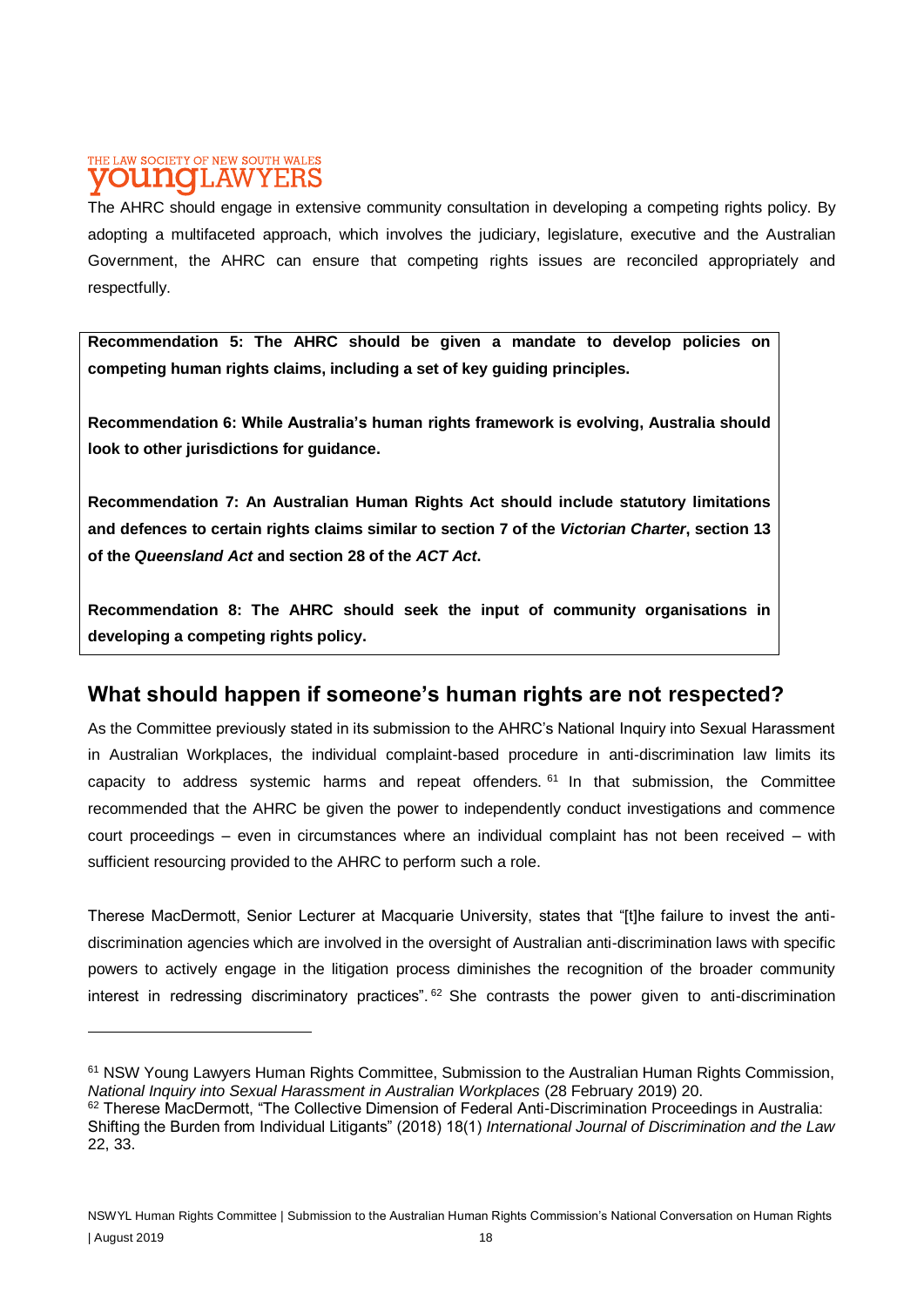#### THE LAW SOCIETY OF NEW SOUTH WALES **LAWYERS** Minte

agencies with the Fair Work Ombudsman, who has "the capacity to initiate civil prosecutions and to impose other sanctions such as infringement notices and enforceable undertakings".<sup>63</sup> MacDermott concludes:

"A potential reform for Australian anti-discrimination law, therefore, involves an enforcement model where a regulatory agency has multi-faceted functions, including the capacity to initiate litigation where necessary. This would enable the risk that an antidiscrimination agency might commence litigation to operate as a useful source of leverage. In addition, it would allow for the strategic use of litigation as a way of dealing with particularly egregious contraventions, in order to clarify the scope and application of the relevant laws, and as a means of general deterrence."<sup>64</sup>

Giving the AHRC own-motion investigation powers and the ability to commence court proceedings in discrimination matters is likely to promote systemic change and greater compliance with anti-discrimination law. These powers could be used to address industries where discrimination is particularly endemic, or to target repeat respondents. It would also have the positive impact of reducing the existing burden on complainants to undergo the complaints process, conciliation and litigation, often without assistance.

**Recommendation 9: The Australian Human Rights Commission should be empowered to investigate breaches of anti-discrimination law on its own motion and commence court proceedings without an individual complaint.**

# **What can the community do to protect human rights? How should the government support this?**

Community organisations play a vital role in protecting human rights. Although this submission focuses on community legal centres ("**CLCs**"), similar themes apply to community organisations in general.<sup>65</sup>

The role of CLCs in protecting human rights include:

• Providing legal services to disadvantaged members of the Australian community, improving access to justice and assisting disadvantaged people to exercise their rights under law;

 $63$  Ibid 34.

 $64$  Ibid.

<sup>65</sup> See, eg, Human Rights Law Centre, *Defending Democracy: Safeguarding Independent Community Voices*  (June 2017) 3

<sup>&</sup>lt;https://static1.squarespace.com/static/580025f66b8f5b2dabbe4291/t/5936933d579fb38a23dc2eda/149674 8893178/DefendingDemocracy\_online\_June2017.pdf>.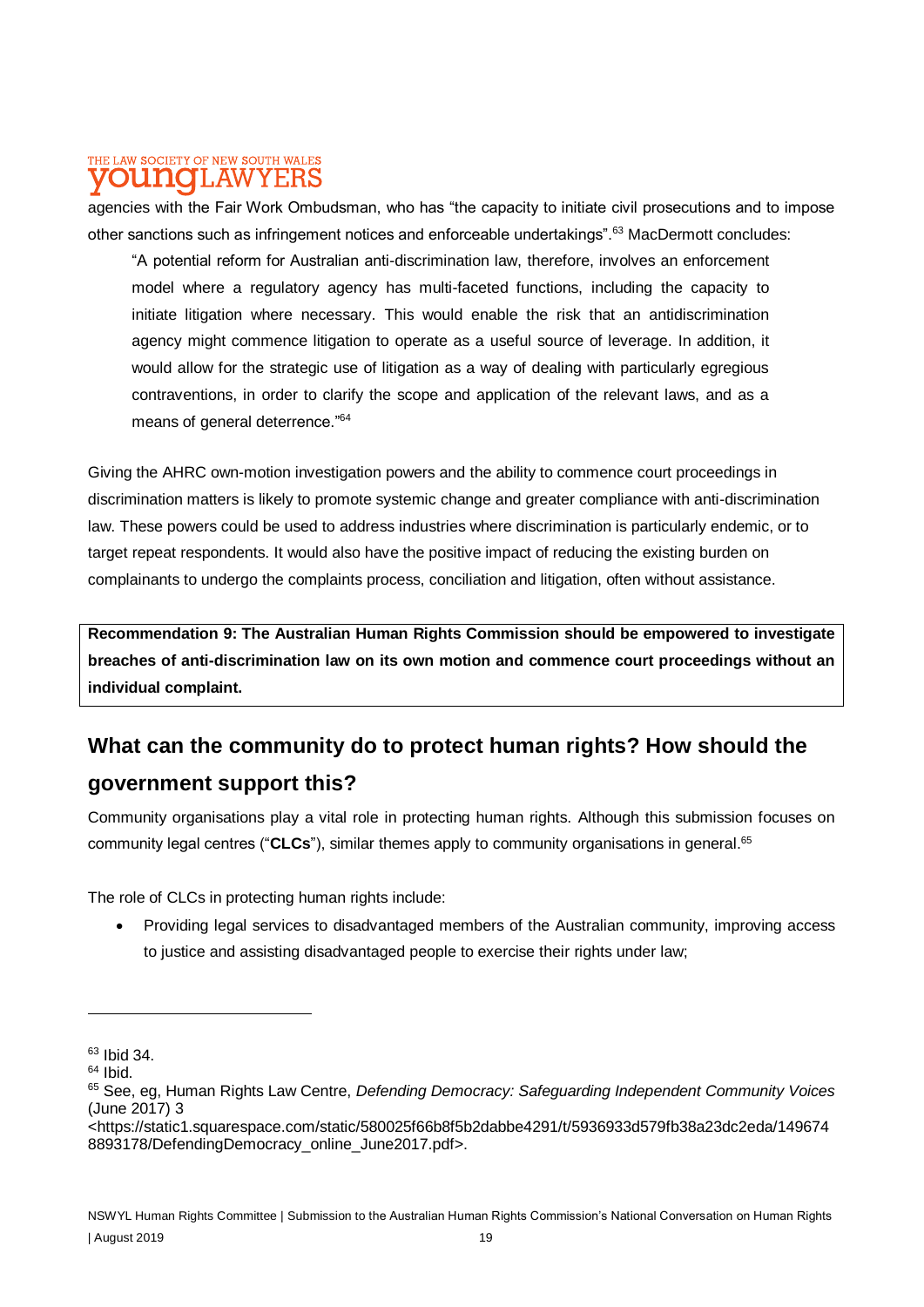#### THE LAW SOCIETY OF NEW SOUTH WALES **T.AW** Y F.F

- Providing community legal education, enhancing awareness about human rights and how such rights can be exercised; and
- Engaging in advocacy and law reform activities to address systematic violations of human rights.

The Committee recommends that Australian governments increase support to community organisations in two ways. First, Australian governments should increase funding to community organisations. The Commonwealth Government is yet to implement the Productivity Commission's recommendation from 2014 that it provide an additional \$120 million each year to the legal assistance sector.<sup>66</sup> The government-funded legal assistance sector in Australia consists of legal aid commissions, CLCs, Aboriginal and Torres Strait Islander legal services and family violence prevention legal services.<sup>67</sup> Increasing funding to CLCs would support such organisations to maintain and develop their role in protecting the human rights of vulnerable people.

Second, Australian governments should end prohibitions on community organisations using government funding to engage in advocacy. The Commonwealth Government prohibits CLCs from using Commonwealth funding "to lobby governments or to engage in public campaigns".<sup>68</sup> The United Nations Special Rapporteur on the Situation of Human Rights Defenders has recommended that Australian governments end such prohibitions, <sup>69</sup> noting that "advocacy" is inseparable from the "frontline services" that non-government organisations provide.<sup>70</sup>

**Recommendation 10: The Commonwealth Government should implement the Productivity Commission's recommendation to provide an additional \$120 million each year to the legal assistance sector.**

**Recommendation 11: Australian governments should end prohibitions on community organisations using government funding to engage in public campaigns.**

<sup>66</sup> Productivity Commission, *Access to Justice Arrangements*, vol 2 (5 September 2014) 738-9.

<sup>67</sup> Ibid 665.

<sup>68</sup> *National Partnership Agreement on Legal Assistance Services* 2015-20 cl B7.

<sup>69</sup> United Nations Human Rights Council, *Report of the Special Rapporteur on the Situation of Human Rights Defenders on His Mission to Australia* (28 February 2018) [107].

<sup>70</sup> Ibid [53]-[54].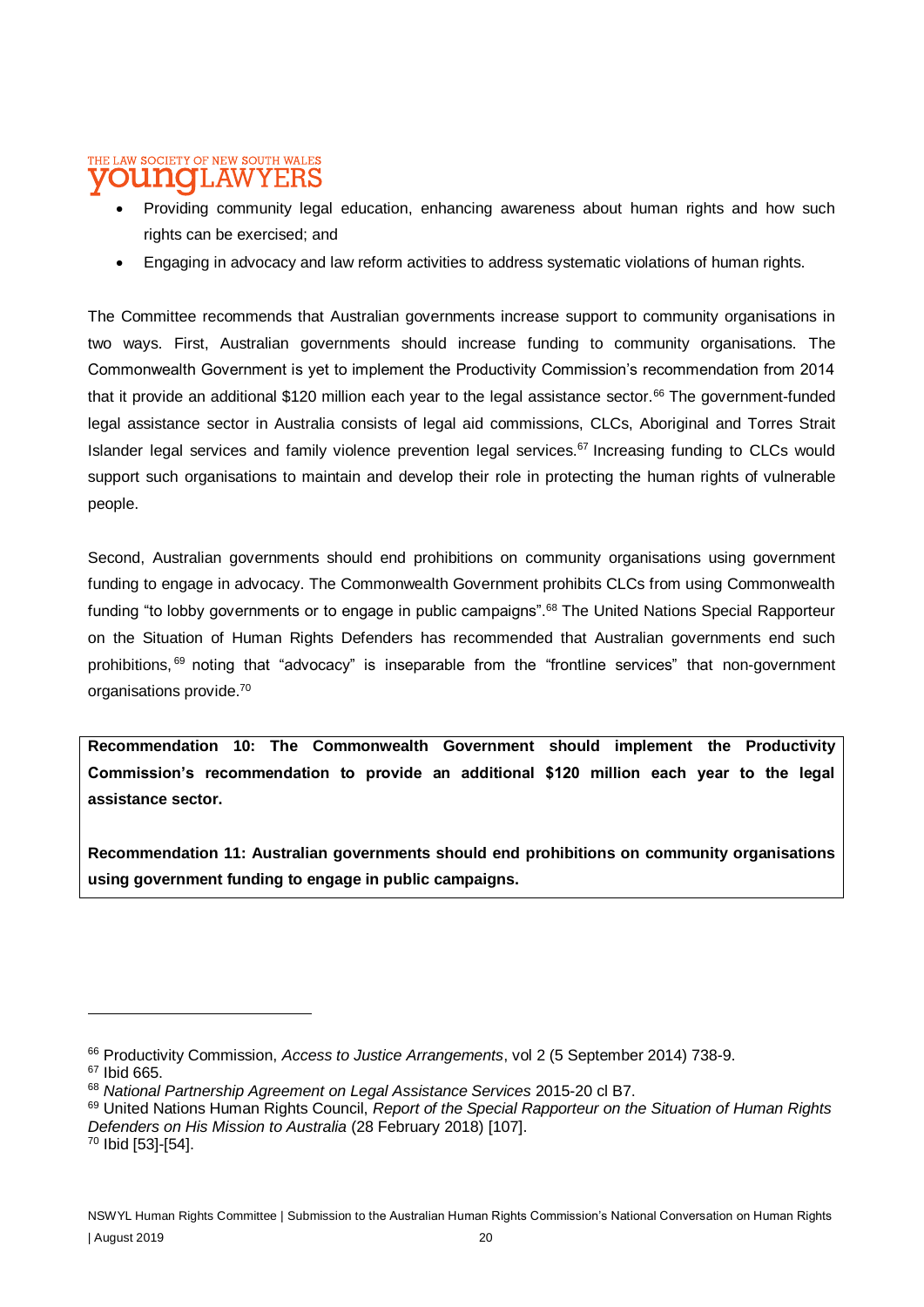### THE LAW SOCIETY OF NEW SOUTH WALES **OUNOLAWYERS**

# **How should individuals, businesses, community organisations and others be encouraged and supported to meet their responsibility to respect human rights?**

The Committee submits that we all have a responsibility to respect human rights. Unfortunately, for many individuals, businesses, community organisations and others, sometimes encouragement and incentives are needed to support and even enable respect for human rights.

Other than a growth in social awareness and social movements which help promote and disseminate information regarding human rights, incentives and effective accountability measures are some of the strongest tools for protecting human rights.

In Australia, the conversation should involve a discussion of the kinds of rights Australia needs to better protect. Even though Australia may have a relatively diverse and developed social, political and economic system, with certain rights such as the right to vote<sup>71</sup> or the right to an education<sup>72</sup> codified in part in statute, it is important to acknowledge that even express rights are still susceptible to infringement by both State and non-State actors. Therefore, when it comes to raising awareness and encouragement amongst individuals of respecting and fulfilling human rights, education at every level is vital. This should include education in the more traditional sense such as through schools and universities, and less conventional methods across different mediums which have the capacity to reach and engage with individuals of all ages and all demographics. For example, the #MeToo movement used a social platform that was easily accessible to many individuals and had a simple but very powerful message. The impact of this movement appears to have had a profound impact, whilst at the same time educating many individuals on the rampant and prolific nature of sexual harassment and sexual assault in society. This had the effect of creating a dialogue amongst people about which rights are being infringed and which rights need better protecting.

Businesses should be a particular focus regarding compliance with human rights obligations. The AHRC's complaint statistics show that, in 2017-18, "the main respondent organisation categories were private enterprise (57%), State departments/statutory authorities (14%) and Commonwealth departments/statutory authorities (12%). These are consistently the main respondent organisation categories."<sup>73</sup>

<sup>71</sup> *Electoral Act 1918* (Cth) s 245.

<sup>72</sup> See, eg, *Education Act 1990* (NSW) Pt 5; *Education and Training Reform Act 2006* (Vic) Pt 2.1; *Education (General Provisions) Act 2006* (Qld) ch 9.

<sup>73</sup> Australian Human Rights Commission, *2017-18 Complaint Statistics* (Report, 2018) 4.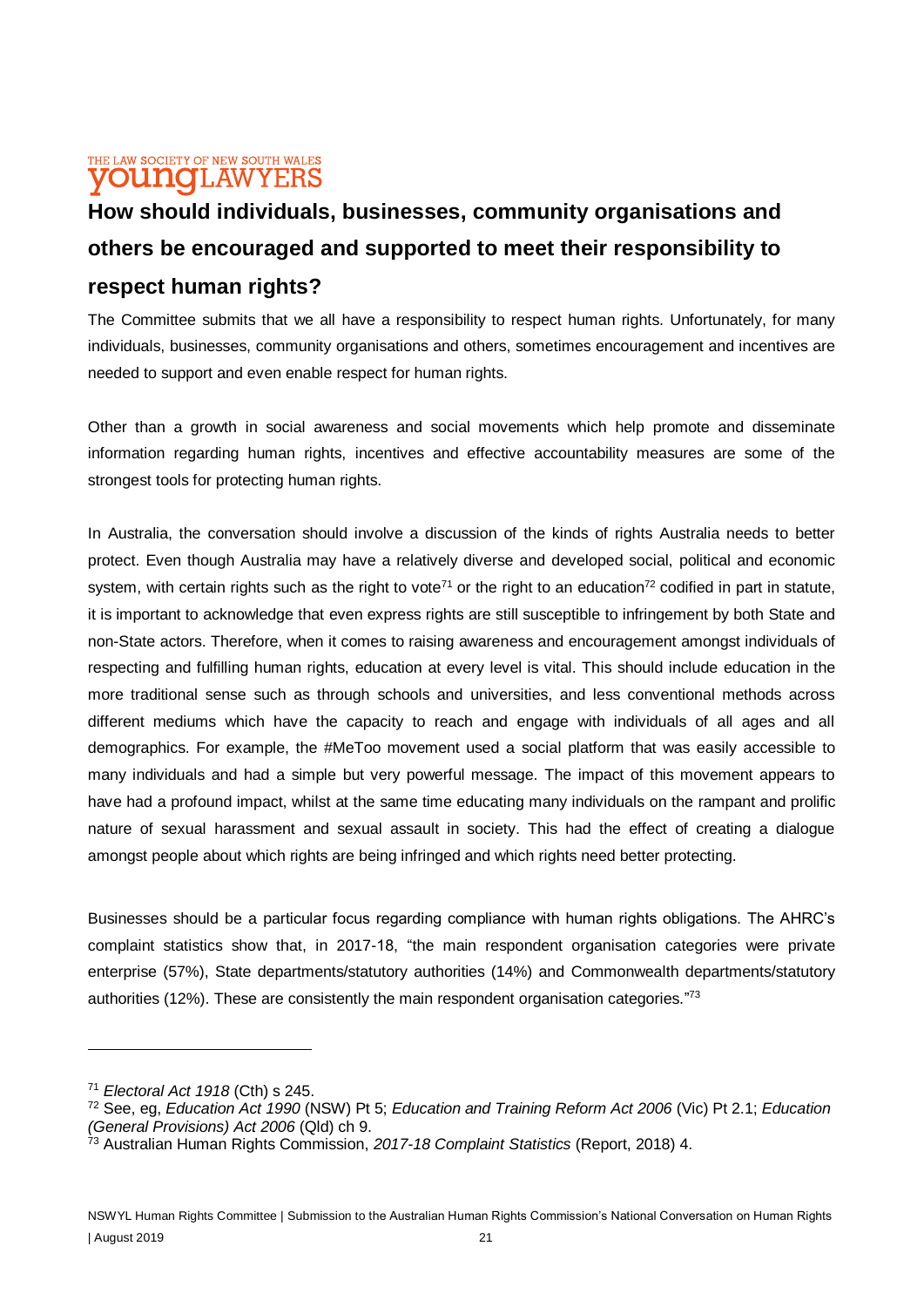#### THE LAW SOCIETY OF NEW SOUTH WALES **OUINCILAW** YEI

The United Nations Global Compact ("**Global Compact**") is a global initiative with over 13,500 participant business and non-business organisations aimed at strengthening corporate sustainability in the corporate world.<sup>74</sup> The Global Compact created ten principles aimed at guiding businesses to realign and redevelop their business practices in accordance with international human rights standards, specifically concerning labour, the environment and anti-corruption.<sup>75</sup> Principle One of the UN Global Compact states that "Businesses should support and respect the protection of internationally proclaimed human rights".<sup>76</sup> The Global Compact also recognises that "Action to support human rights should be a complement to and not a substitute for action to respect human rights".<sup>77</sup>

In 2011, the United Nations Human Rights Council endorsed and passed resolution 17/4 which introduced the Guiding Principles on Business and Human Rights.<sup>78</sup> These principles encouraged States to take greater responsibility for ensuring that businesses operating within their territory were adhering to their human rights obligations. In 2018, the Commonwealth Parliament passed the *Modern Slavery Act 2018* (Cth) which created a new statutory reporting regime for larger organisations in relation to their operations and supply chains. The NSW Parliament has also passed the *Modern Slavery Act 2018* (NSW). Whilst it is too early to comprehensively assess the effectiveness of these Acts, the fact that both jurisdictions have implemented a new statutory regime should be recognised as a step forward in encouraging businesses to review and comply with their obligations to respect human rights and to protect workers in their supply chains. These examples also demonstrate that governments have the power to encourage respect for human rights through statutory measures and this means of supporting respect for human rights should be acknowledged and encouraged.

# **What should the Australian Human Rights Commission and the**

# **government do to educate people about human rights?**

The Committee recommends that Australian governments integrate a greater understanding of the international and Australian human rights systems into school curriculums through primary and secondary

<http://www.unglobalcompact.org.au/about/un-global-compact>.

<sup>74</sup> United Nations Global Compact Network Australia, "UN Global Compact" (2016)

<sup>75</sup> Ibid.

<sup>76</sup> United Nations Global Compact, "Principle One: Human Rights" <https://www.unglobalcompact.org/whatis-gc/mission/principles/principle-1%3E>.

 $77$  Ibid.

<sup>78</sup> United Nations Human Rights Council, "Human rights and transnational corporations and other business enterprises" (Resolution 17/4, 16 June 2011) <https://documents-dds-

ny.un.org/doc/RESOLUTION/GEN/G11/144/71/PDF/G1114471.pdf?OpenElement>.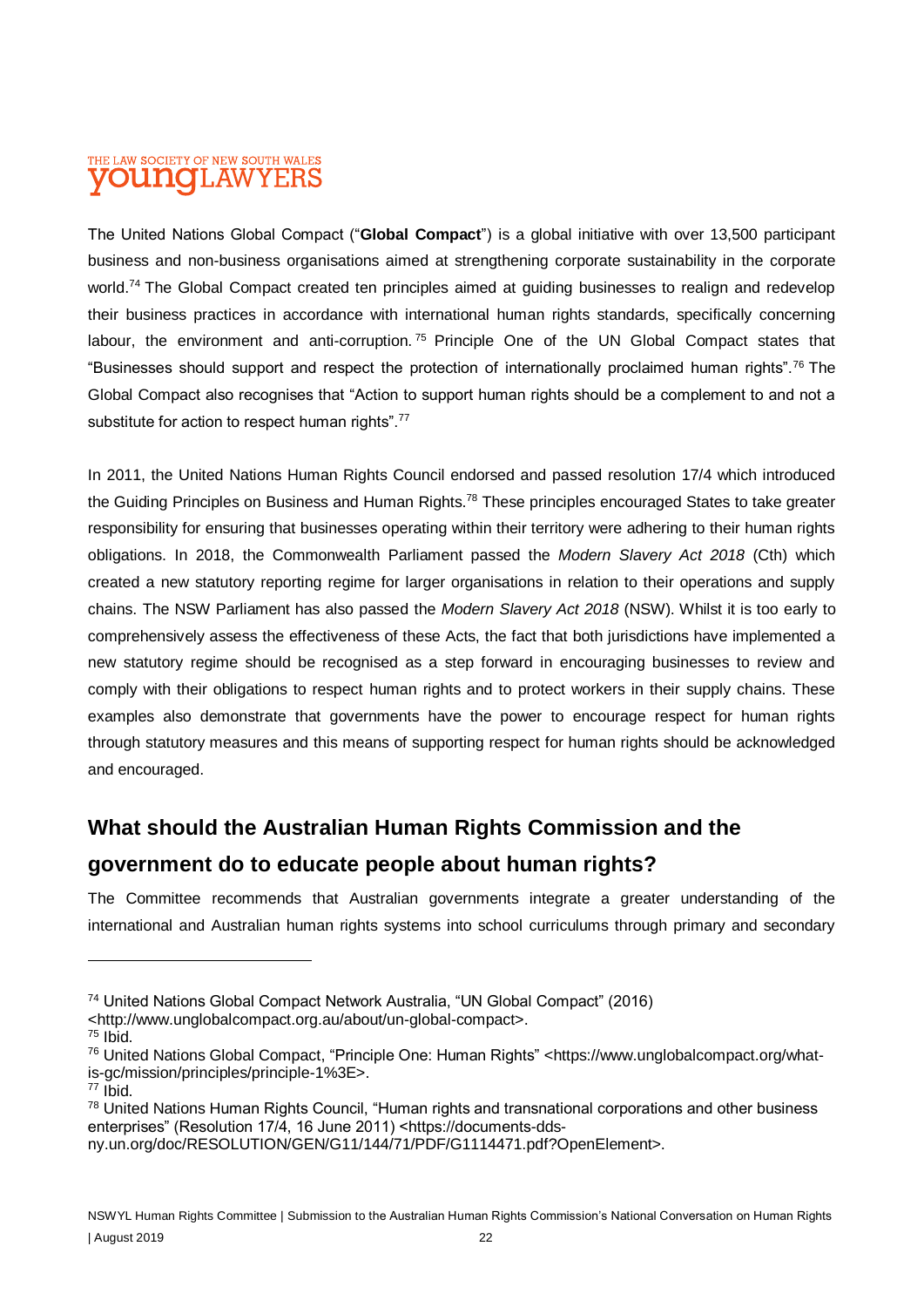#### THE LAW SOCIETY OF NEW SOUTH WALES **T.AW** Minte

education. Initiatives aimed at encouraging children to engage with diverse cultures may be an effective way to address racism, individual prejudices and biases within the community. Australian governments also need to continue to monitor and assess the gaps in education to promote respect for human rights, not only in a general sense but also through a tailored and directed response. Policy and educational initiatives designed to bridge those gaps in society must also focus on people who are disenfranchised or disengaged. This includes specific industries, businesses and particular community groups.

The AHRC should develop human rights educational programs targeted at school students and the general community, and these should be made available in community languages. These educational programs should aim to make people aware of their rights, what those rights mean in everyday life, and how to seek redress if those rights are breached. The Commission should also develop targeted human rights education for groups that experience human rights breaches at disproportionate rates, including Aboriginal and Torres Strait Islander people, people with disability, people from a culturally and linguistically diverse background, LGBTIQ+ people and children.

The Commonwealth Government should provide additional funding to the AHRC, as Australia's national human rights institution, to enable it to effectively fulfil its educative role. The issue of AHRC funding receives further consideration in response to Question 10 below.

**Recommendation 12: Australian governments should integrate a greater understanding of the international and Australian human rights systems into school curriculums through primary and secondary education.**

**Recommendation 13: The Australian Human Rights Commission should develop educational programs targeted at school students and the general community, and these should be made available in community languages.**

# **How should we measure progress in respecting, protecting and fulfilling human rights?**

#### **The role of the Australian Human Rights Commission**

The AHRC's role in handling human rights complaints and conciliating disputes is central to the AHRC's ability to promote understanding, acceptance and public discussion of human rights, as well as report on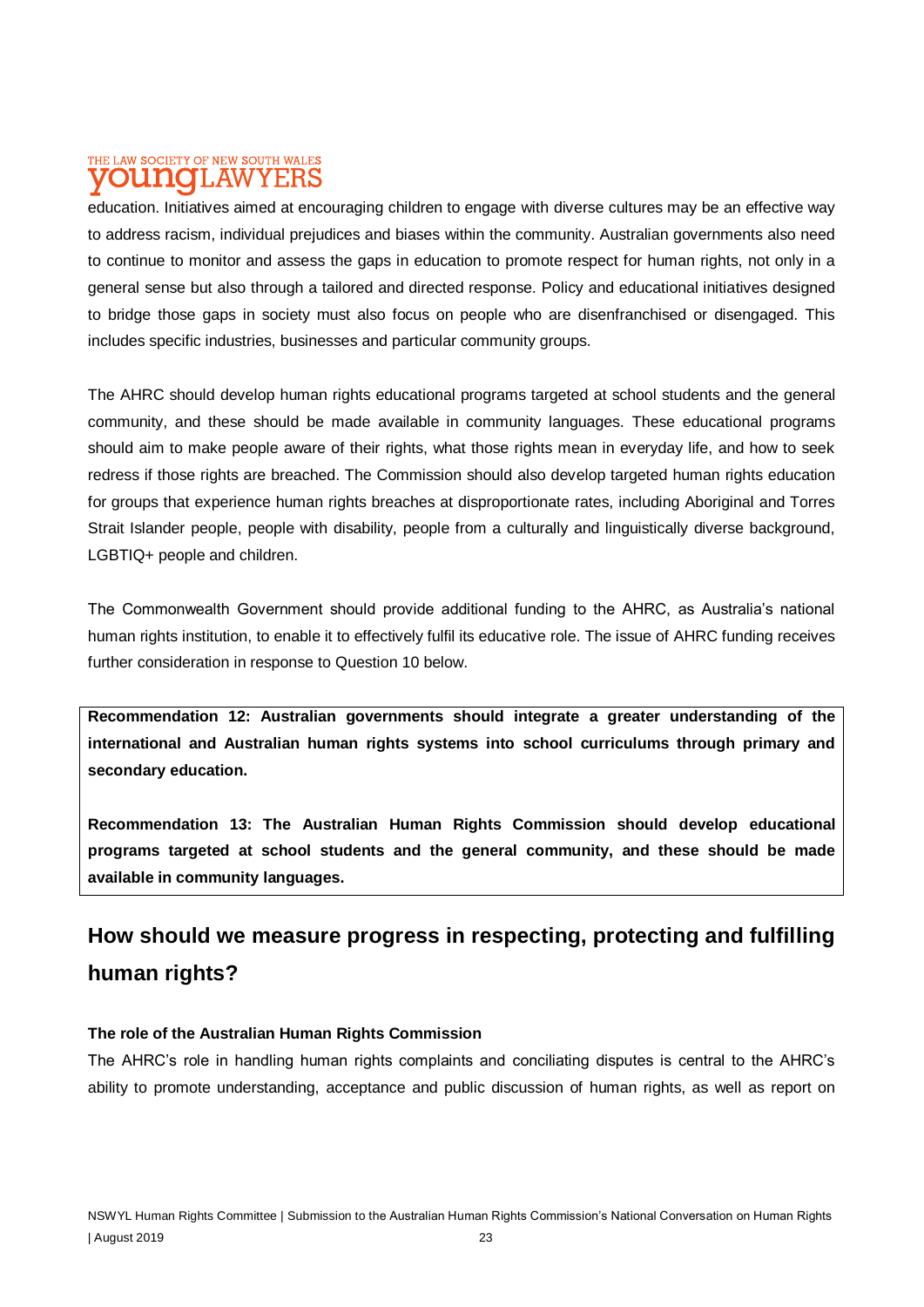### THE LAW SOCIETY OF NEW SOUTH WALES **DUINOILAWYEH**

laws made by the Parliament and actions that need to be taken by Australia to comply with international instruments. <sup>79</sup> In 2017-18, the AHRC conducted approximately 1,262 conciliation processes, with 931 complaints resolved at this stage. <sup>80</sup> Given that a significant proportion of complaints are resolved by conciliation, the AHRC's reporting function is essential to gaining insight into Australia's progress in respect of human rights as well as the experiences of victims of human rights violations, especially regarding the satisfaction of complainants with the complaint service and dispute resolution process.

The Committee proposes that a larger focus should be placed on the experience and satisfaction of complainants within the dispute resolution process and how complainants feel the process could be improved or whether the process should be changed. The AHRC's Conciliation Register, last publicly updated in 2016, provides detailed qualitative data useful for promoting the understanding of human rights violations. If continued, the Conciliation Register would enable better measurement of progress in the respect, protection and fulfilment of human rights on a qualitative level, supporting the AHRC's current quantitative data collection.

However, the Commonwealth Government has cut \$4.9 million from the AHRC since 2014,<sup>81</sup> with further cuts of \$300,000 to take place over the next three years.<sup>82</sup> The Special Rapporteur noted such cuts in criticising "attacks" on the AHRC and other attempts "to intimidate and undermine the Australian Human Rights Commission".<sup>83</sup> The Committee shares the Special Rapporteur's concerns. Adequate and secure funding is vital to the AHRC's ability to fulfil its functions. The Committee recommends that the Commonwealth Government reverse the planned funding cuts of \$300,000 to the AHRC and restore the \$4.9 million that has been cut from the AHRC since 2014.

#### **Mandatory workplace reporting requirements**

A significant proportion of the complaints that the AHRC receives concern employment.<sup>84</sup> In most of these cases, victims of human rights violations, especially regarding discrimination, are subject to several

<https://www.humanrights.gov.au/sites/default/files/AHRC\_Complaints\_AR\_Stats\_Tables\_2017-18.pdf>.

<sup>84</sup> Australian Human Rights Commission, *2017-18 Complaint Statistics* (2018) 1

<sup>79</sup> *Australian Human Rights Act 1986* (Cth) s 11(1)(g), (j)-(k).

<sup>80</sup> Australian Human Rights Commission, *2017-18 Complaint Statistics* (2018) 2

<sup>81</sup> Commonwealth Government, *Mid-Year Economic and Fiscal Outlook: Appendix A – Policy Decisions* 

*Taken since the 2014-2015 Budget: Expense Measures* (December 2014) 120; Commonwealth

Government, *Mid-Year Economic and Fiscal Outlook: Appendix A – Policy Decisions Taken since the 2017- 2018 Budget: Expense Measures* (December 2018) 136-7.

<sup>82</sup> Commonwealth Government, Budget 2018-19 - Budget Paper No. 2 (8 May 2018) 48, 75.

<sup>83</sup> Human Rights Council, *Report of the Special Rapporteur on the Situation of Human Rights Defenders on His Mission to Australia*, UN Doc A/HRC/37/51/Add.3 (23 March 2018) [93]-[95], [107].

<sup>&</sup>lt;https://www.humanrights.gov.au/sites/default/files/AHRC\_Complaints\_AR\_Stats\_Tables\_2017-18.pdf>.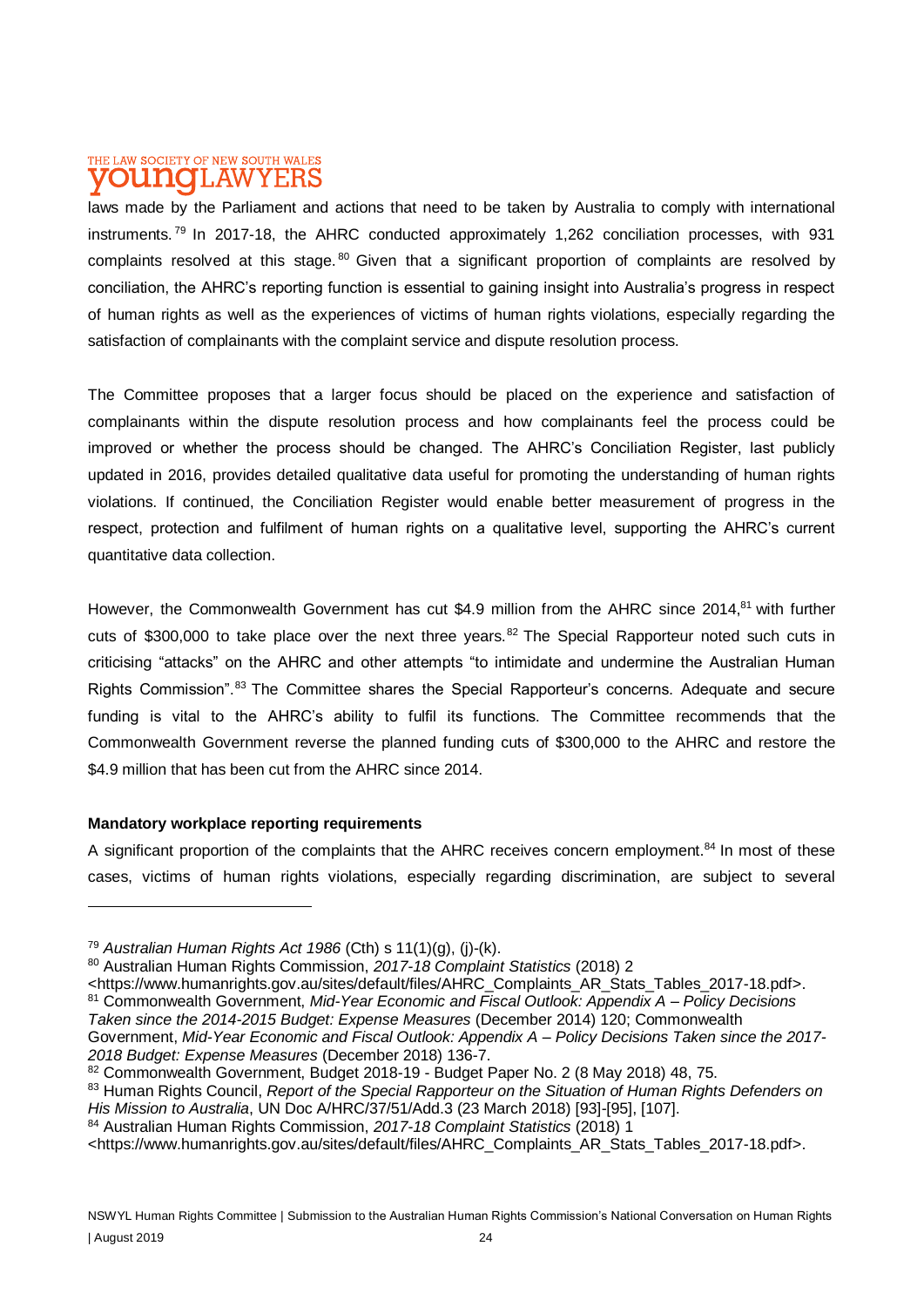### THE LAW SOCIETY OF NEW SOUTH WALES **DUITIOTLAWYERS**

difficulties in pursuing their case. Complainants often "[run] their own cases with little or no support"85 and often lack access to direct evidence,<sup>86</sup> instead relying on circumstantial evidence to support their case. For example, the Federal Court in *Sharma v Legal Aid (Qld)* recognised that "it is unusual to find direct evidence of racial discrimination, and the outcome of a case will usually depend on what inferences it is proper to draw from the primary facts found".<sup>87</sup>

Complainants may be required to meet the *Briginshaw* test of evidence, which provides as follows:

"The seriousness of an allegation made, the inherent unlikelihood of an occurrence of a given description, or the gravity of the consequences flowing from a particular finding are considerations which must affect the answer to the question whether the issue has been proved to the reasonable satisfaction of the tribunal."88

Loretta De Plevitz, lecturer at the Queensland University of Technology, notes that the *Briginshaw* test: "… has been misinterpreted in the anti-discrimination jurisdiction to mean that because discrimination and harassment are serious matters *Briginshaw* must be applied to all cases regardless of the circumstances. The indiscriminate use of the principle has undermined the civil standard of proof in this jurisdiction and created uncertainty and injustice. Testing the nature of the allegation and its possible outcome, as suggested in *Dutt v Central Coast Area Health Service*, would restore faith in the jurisdiction and fulfil the express objective of the legislation — to provide equality between the parties."<sup>89</sup>

In *Dutt v Central Coast Area Health Service*, the NSW Administrative Decisions Tribunal decided that potential embarrassment to a respondent in a discrimination case was not enough to engage the *Briginshaw* test.<sup>90</sup>

The United Kingdom and Ireland have employed questionnaire procedures to address the difficulties of adducing evidence in discrimination complaints, where "[t]he complainant can ask the respondent any

<sup>85</sup> Beth Gaze, "Context and Interpretation in Anti-Discrimination Law" (2002) 26 *Melbourne University Law Review* 325, 337.

<sup>86</sup> Dominique Allen, "Reducing the Burden of Proving Discrimination in Australia" (2009) 31 *Sydney Law Review* 579, 583.

<sup>87</sup> *Sharma v Legal Aid (Qld)* (2002) 115 IR 91, 98, citing *Glasgow City Council v Zafar* [1998] 2 All ER 953, 958.

<sup>88</sup> *Briginshaw v Briginshaw* (1938) 60 CLR 336, 361-2 (Dixon J).

<sup>89</sup> Loretta de Plevitz, "Briginshaw 'Standard of Proof' in Anti-Discrimination Law: 'Pointing with a Wavering Finger'" (2003) 27(2) Melbourne University Law Review 308.

<sup>90</sup> *Dutt v Central Coast Area Health Service* [2002] NSWADT 133 [57].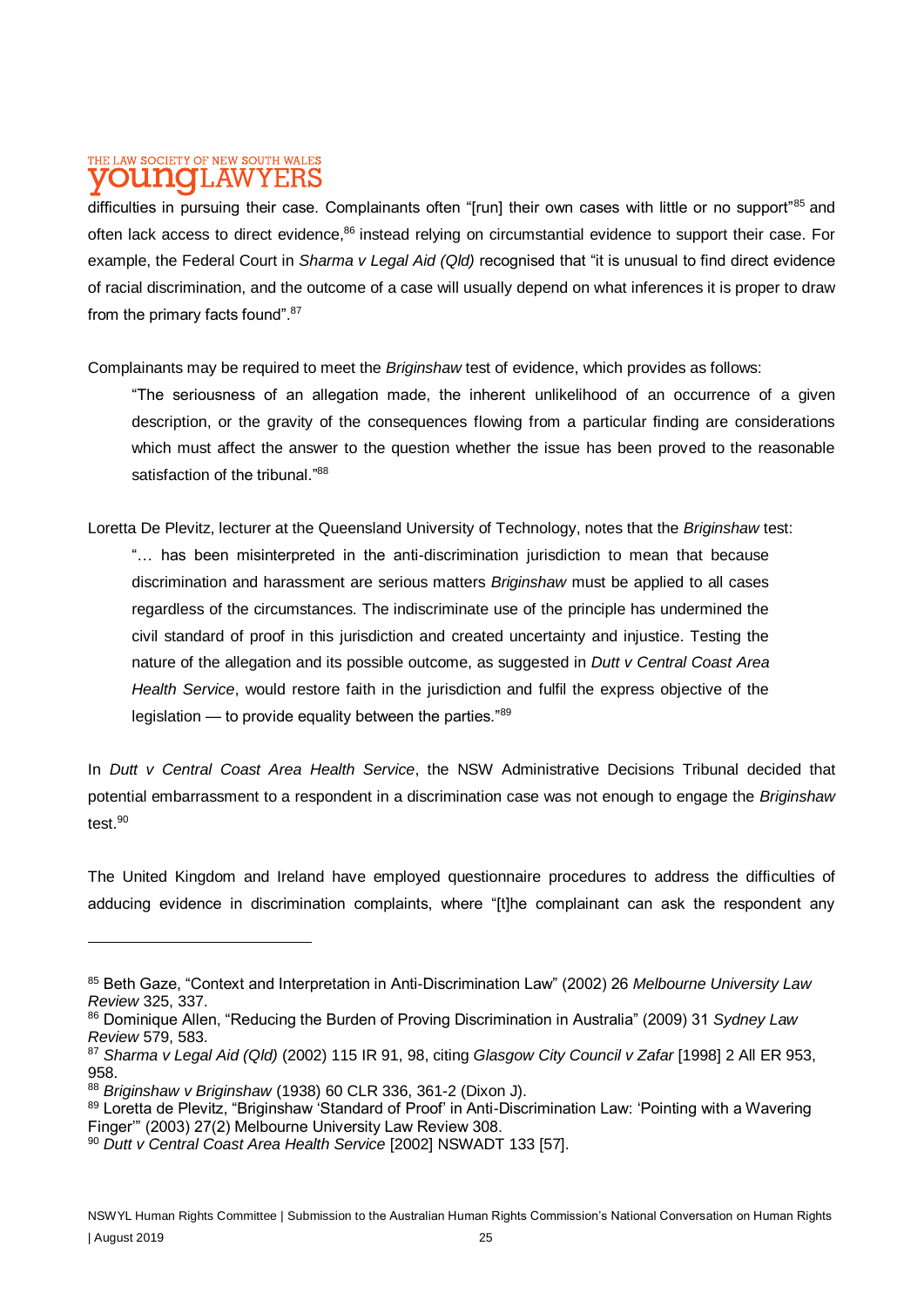### THE LAW SOCIETY OF NEW SOUTH WALES **DU NOTLAWYEF**

question relevant to the alleged discrimination and questions and responses are admissible as evidence".<sup>91</sup> However, Dominique Allen, senior lecturer at Monash University, highlights that "the questionnaire's effectiveness as a source of evidence depends upon the respondent providing an adequate response".<sup>92</sup> The adequacy of responses a complainant receives may depend on, for example, data their employer collects relating to workplace demographics, which may establish evidence of indirect discrimination.

The United Kingdom also places obligations on employers and other bodies, which are met by:

"monitoring the composition of the workforce, undertaking periodic self-assessments, and engaging in some affirmative action to improve the integration and representation of both communities in workplaces".<sup>93</sup>

For example, s 55(1) of the *Fair Employment and Treatment (Northern Ireland) Order 1998* ("*FETO*") states that:

"… the employer shall from time to time review the composition of those employed … for the purposes of determining whether members of each community are enjoying, and are likely to continue to enjoy, fair participation in employment in the concern".

Monitoring is required in relation to any "trade, business or other activity … [including] any activity in the service of the Crown". 94

These requirements ensure that less burden is placed on complainants during evidence gathering, as statistical data may be key "to establishing proportionality in an indirect discrimination complaint" or establishing a comparator in direct discrimination.<sup>95</sup> For instance, the Western Australia Equal Opportunity Commission, in their *Review of the Equal Opportunity Act*, <sup>96</sup> noted a case example of:

"an Aboriginal complainant who complained of a lack to access to housing … [who was] unable to provide comparative statistical data because the State Housing Commission [SHC] either did not keep or did not analyse the data".<sup>97</sup>

<sup>91</sup> Dominique Allen, "Reducing the Burden of Proving Discrimination in Australia" (2009) 31 *Sydney Law Review* 579, 589.

<sup>92</sup> Ibid 603.

<sup>93</sup> Belinda Smith, "It's About Time – For a New Regulatory Approach to Equality" (2008) 36 *Federal Law Review* 117, 138.

<sup>94</sup> *FETO* s 47(2).

<sup>95</sup> Dominique Allen, "Reducing the Burden of Proving Discrimination in Australia" (2009) 31 *Sydney Law Review* 579, 583.

<sup>96</sup> *1984* (WA).

<sup>97</sup> Western Australia Equal Opportunity Commission, *Review of the Equal Opportunity Act 1984* (Report, May 2007) 30.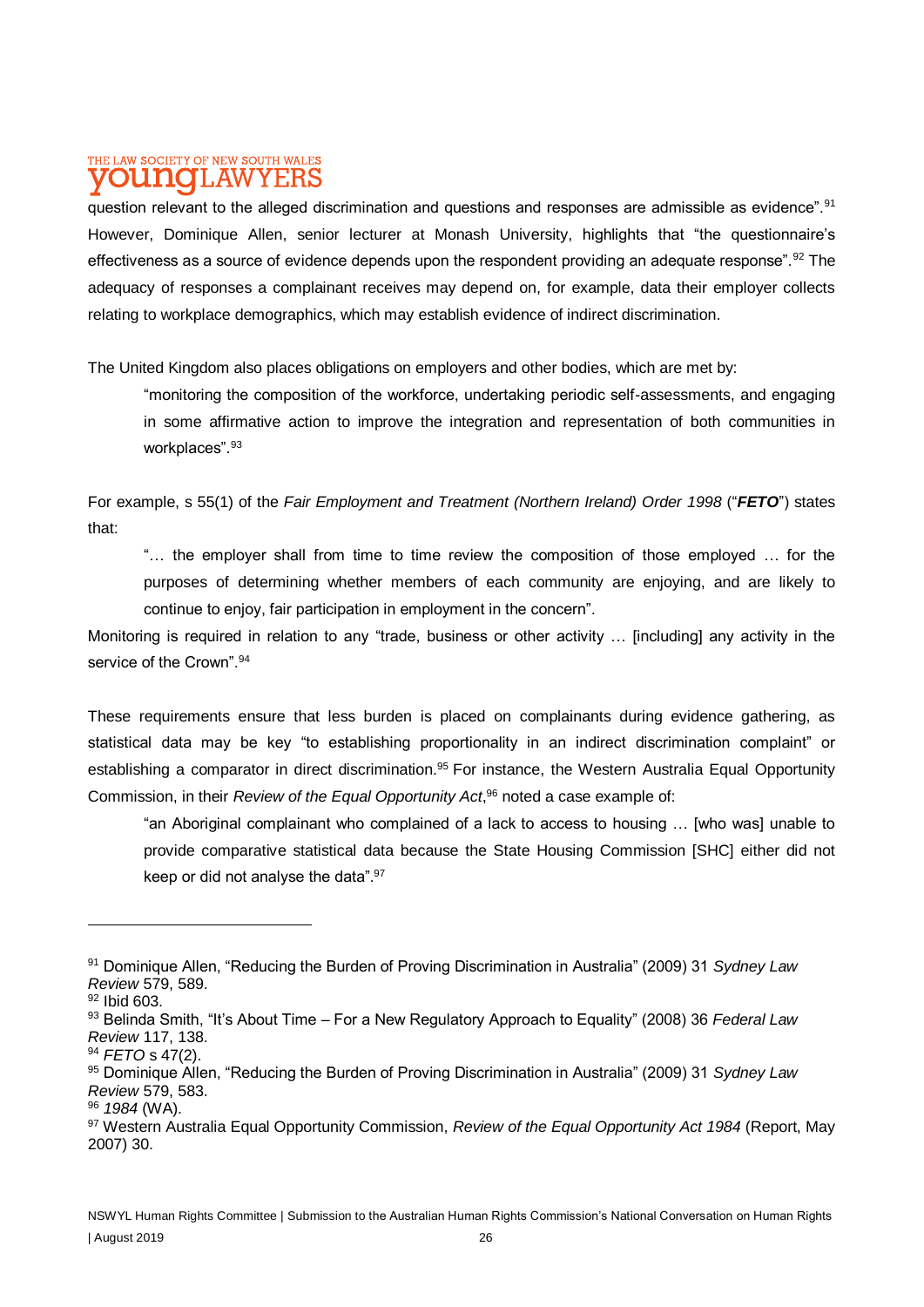### THE LAW SOCIETY OF NEW SOUTH WALES **DUNOLAWYER**

Following the case, "it was suggested that either the need for such data should be removed, or the SHC should be obliged to collect and provide relevant data to the Commission in a timely fashion".<sup>98</sup>

Employer reporting requirements regarding discrimination in Australia are limited to reporting against gender equality indicators under the *Workplace Gender Equality Act 2012* (Cth) ("*WGEA*"). The *WGEA* applies to higher education providers and employers with 100 or more employees, who must report annually against six gender equality indicators in their workplace profile and reporting questionnaire.<sup>99</sup> The six equality indicators relate to:

- Workplace gender composition;
- Gender composition of governing bodies;
- Equal remuneration between men and women;
- Employment terms, conditions and practices relating to:
	- o Working arrangement flexibility; and
	- o Working arrangements regarding family or caring responsibilities;
- Consultation with employees on workplace gender equality issues: and
- Any other matters specified in a legislative instrument.<sup>100</sup>

The Committee recommends that the Commonwealth Government expand the current mandatory workplace reporting requirements to require Australian employers to report similar data in relation to all protected characteristics under Commonwealth anti-discrimination legislation. Such reporting requirements would serve two functions:

- First, the progress of Australia in relation to workplaces such as by examining diversity and inclusion – would be better measured because employers tend to have a greater share of the knowledge about the decision-making process that led to the complainant's treatment.<sup>101</sup> Measuring such progress would assist in measuring Australia's compliance with Article 26 of the *ICCPR*, which provides that, "All persons are equal before the law and are entitled to without any discrimination to the equal protection of the law".
- Second, reporting requirements have the potential to assist the parties to a discrimination complaint to resolve the dispute at an earlier stage. This is because such requirements can provide both

<sup>98</sup> Ibid.

<sup>99</sup> Ibid ss 3(1) (definition of "relevant employer"), 13(1).

 $100$  Ibid s 3(1) (definition of "gender equality indicators").

<sup>101</sup> Dominique Allen, "Reducing the Burden of Proving Discrimination in Australia" (2009) 31 *Sydney Law Review* 579, 583.